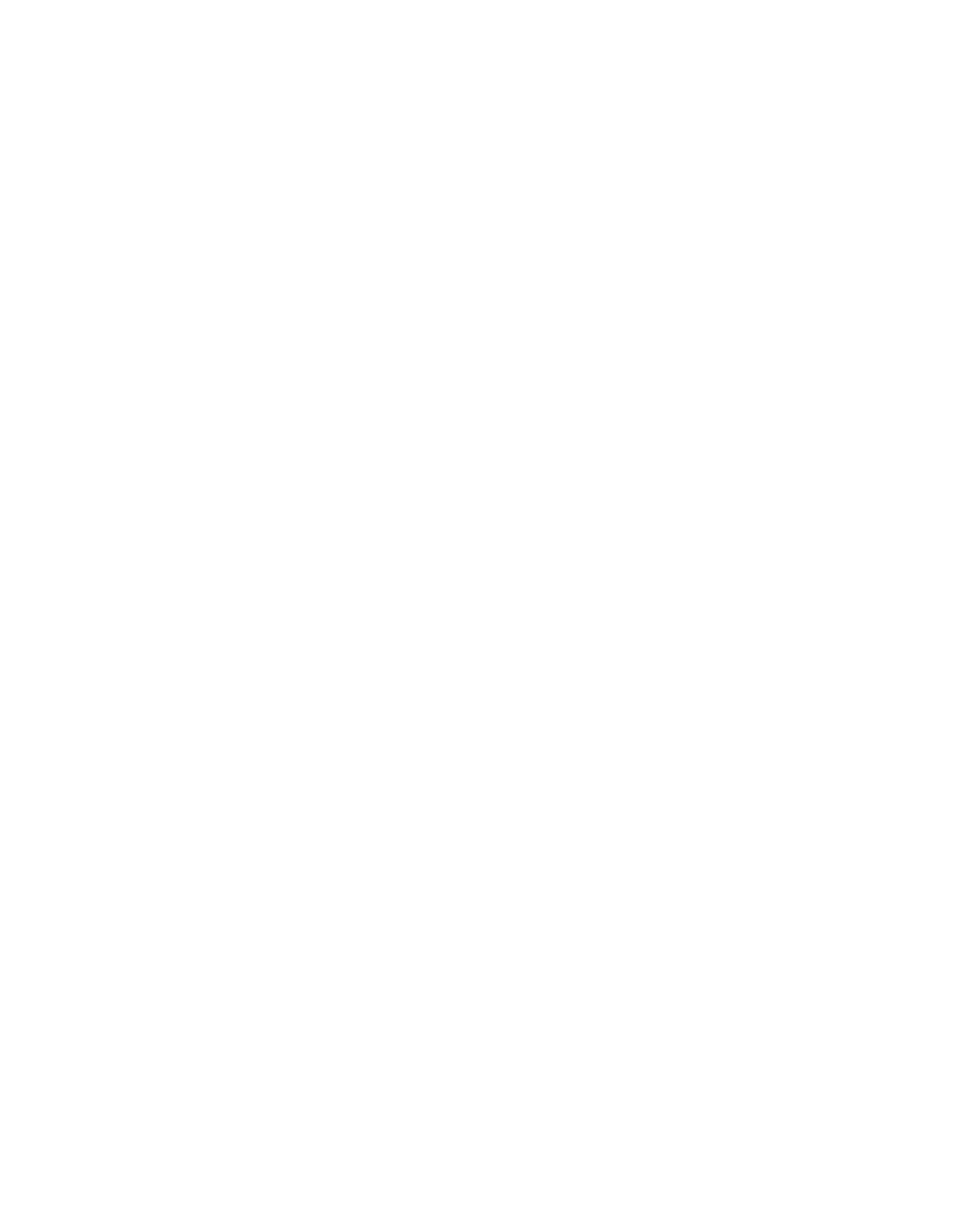# **Chapter 1**

# Defining Corporate Governance

# Aims and Objectives

This chapter provides an introduction to the corporate governance discipline, predominantly from a UK perspective. The specific objectives of this chapter are to:

- discuss a range of definitions of corporate governance in order to arrive at a definition that is appropriate for this text, appreciating the dynamic nature of the subject;
- appreciate the development of corporate governance from a historical perspective;
- compare and contrast several theoretical frameworks that are applied to the corporate governance discipline;
- demonstrate the growing importance of a stakeholder-oriented approach to corporate governance;
- consider the frontiers of academic research in corporate governance.

## Introduction

'Corporate governance' has become one of the most commonly used phrases in the current global business vocabulary. The global financial crisis and credit crunch which have engulfed financial markets and economies around the world, causing bank failures and resulting in a recession in the UK and elsewhere, have further catapulted corporate governance onto centre stage. Increasingly, weaknesses in corporate governance are being held up as reasons for and causes of the current crisis. Excessive executive remuneration, failures in risk management and internal control systems, weak monitoring, lack of independence in the boardroom and a distinct dearth of boardroom ethics are being blamed for the liquidity crisis and its repercussions. There is a public outcry at the way in which bankers have taken risks which have led to the crisis, at the same time receiving massive salaries and bonuses, with calls for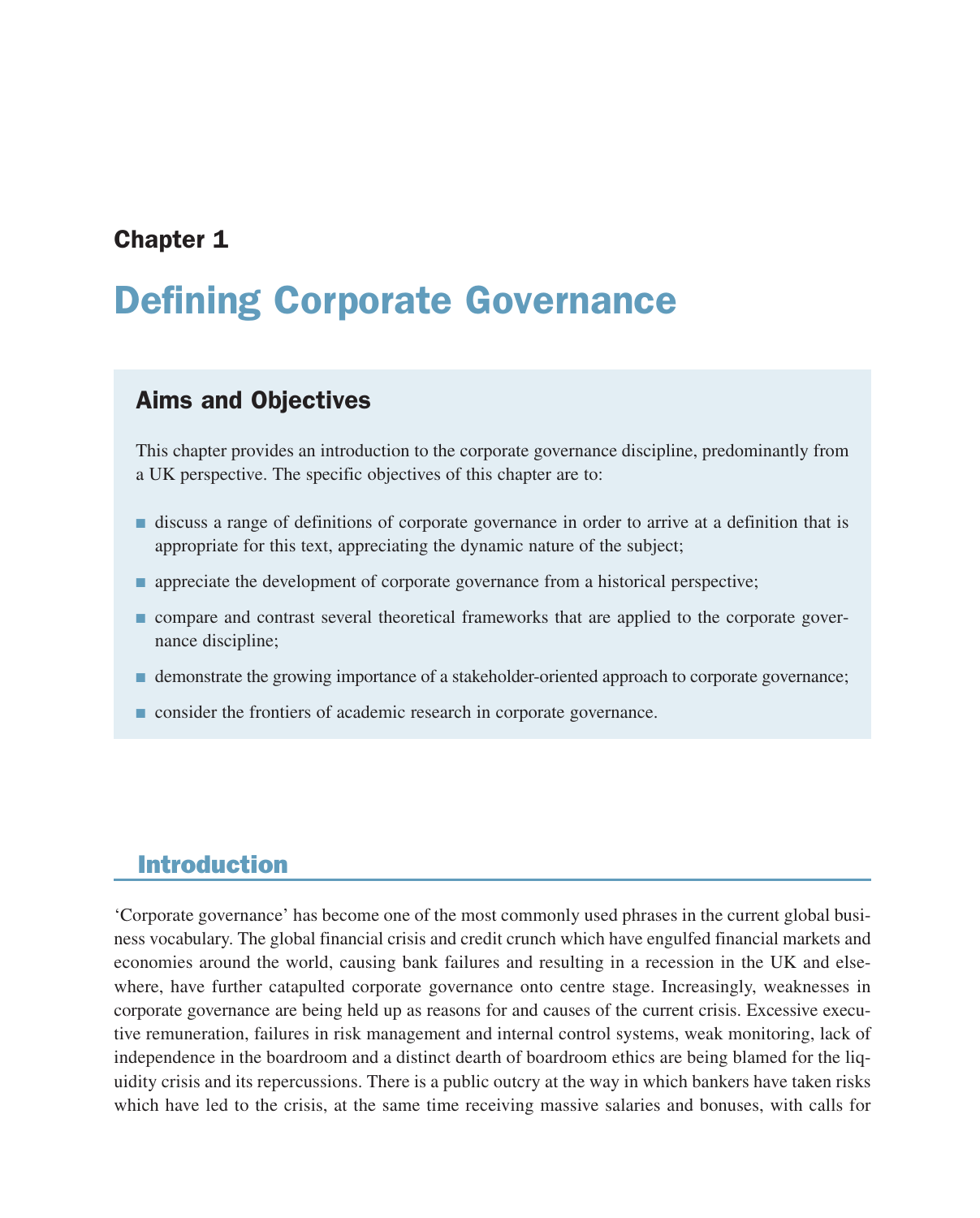greater accountability from the banking sector. The notorious collapse of Enron in 2001, one of America's largest companies, focused international attention on company failures and the role that strong corporate governance needs to play to prevent them. Similarly, corporate crises such as Parmalat have shown that corporate governance weaknesses in different economies around the world can lead to similar problems. The UK responded to Enron by producing the Higgs Report (2003) and the Smith Report (2003), whereas the US produced the Sarbanes–Oxley Act (2002). However, the effectiveness of these principles and codes of corporate governance best practice may be called into question in the light of recent events.

Although the UK and the USA responded sharply and effectively to the failure of Enron, by strengthening the corporate governance framework, something seems to be missing from their efforts. Although policy-makers focused on strengthening systems of internal control (internal audit, audit committees and the role of non-executive directors, for example), the current crisis is riddled with corporate governance failures emanating from poor risk management, inadequate internal controls and weak monitoring of boards. What has gone wrong? Frameworks for 'good' corporate governance are embedded in the UK, the USA and elsewhere around the world, but for some reason these frameworks have not delivered protection to major banks and other significant organizations. The links between weak corporate governance and corporate collapse are now being made for the first time in relation to the current crisis. Corporate governance problems were identified as primary causes for previous corporate failures. So why were lessons not learned? Why did banks and other organizations repeat earlier mistakes, when they were so well-publicized? This is a mystery for academics and policymakers alike, and remains a question requiring debate, even when this book has explored various possibilities.

Nations around the world have instigated far-reaching programmes for corporate governance reform for some years now, as evidenced by the proliferation of corporate governance codes and policy documents, voluntary or mandatory, both at the national and supra-national level. See Figure 7.1 in Chapter 7 for an illustration of how corporate governance best practice is being diffused around the world through the gradual development of codes of practice in a profusion of countries. In my view the present focus on corporate governance will be maintained into the future and over time, especially given recent events. The phenomenal growth of interest in corporate governance has been accompanied by a growing body of academic research. As the discipline matures, far greater definition and clarity are being achieved concerning the nature of corporate governance. Furthermore, as the discipline matures both in terms of academic research and in terms of policy-making and codes of practice, the definition of corporate governance is evolving rapidly. As we shall see throughout this chapter, corporate governance is a dynamic concept which has grown and transformed in many varied ways over the last 15 years. It is likely that corporate governance will continue to evolve in the future both passively, in response to events, but also actively, as academics and practitioners seek to improve continuously the accountability of organizations to stakeholders and to society as a whole.

One of the most significant developments in corporate governance has been its increasingly inclusive nature, with stakeholder concerns being of growing importance to companies worldwide. For instance, the ever-worsening climate change crisis is becoming a crucial aspect of companies' strategic decisionmaking and risk management systems. Some may suggest that financial aspects of corporate governance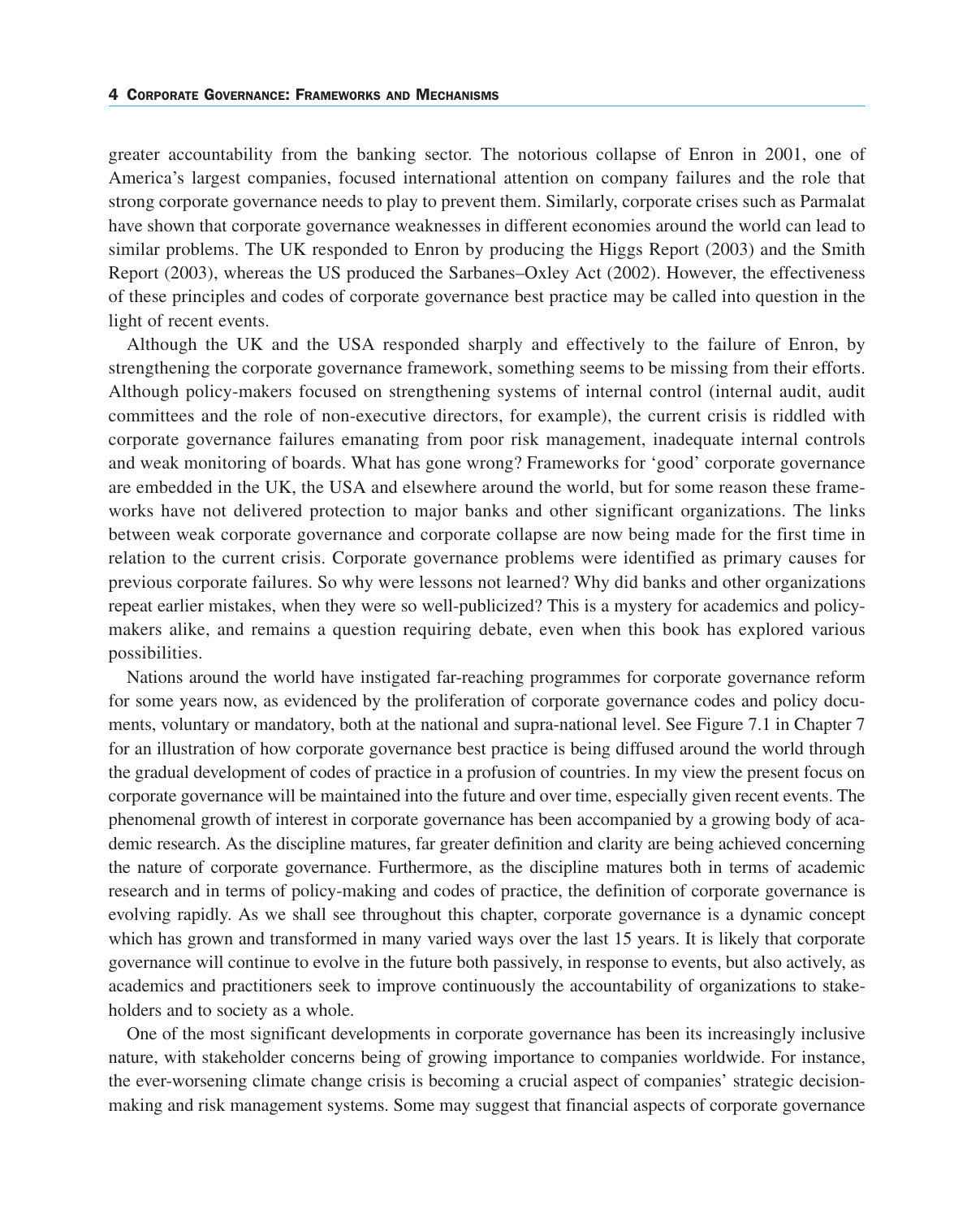need to be addressed before issues such as climate change. However, it is not possible for the corporate community and policy-makers to focus exclusively on the financial crisis: the climate crisis is happening at the same time and cannot be pushed to one side while financial issues are addressed. Indeed, climate change may offer solutions as well as problems in the current climate of financial depression, as 'green' technologies offer opportunities for economic development, as they attempt to solve the problems associated with climate change. This chapter considers the broad-ranging nature of corporate governance and the many ways of defining the subject. Corporate governance is now discussed from a theoretical perspective, setting the scene for the following chapters.

# What is corporate governance?

There is no single, accepted definition of corporate governance. There are substantial differences in definition according to which country is considered. The main focus of this chapter and the following five is the agenda for corporate governance reform, mainly from a UK perspective. However, corporate governance failures in the USA and Italy are used in Chapter 2 to demonstrate the need to improve corporate governance mechanisms. Even within the confines of one country's system, such as the UK, arriving at 'a' definition of corporate governance is no easy task, especially given the evolving and dynamic nature of corporate governance. Corporate governance as a discipline in its own right is relatively new. The subject may be treated in a narrow or a broad manner, depending on the viewpoint of the policy-maker, practitioner, researcher or theorist. It seems that existing definitions of corporate governance fall along a spectrum, with 'narrow' views at one end and more inclusive, 'broad' views placed at the other. One approach towards corporate governance adopts a narrow view, where corporate governance is restricted to the relationship between a company and its shareholders. This is the traditional finance paradigm, expressed in 'agency theory' and epitomized in the definition encapsulated in the Cadbury Report (1992), which defined corporate governance as, '. . . the system by which companies are directed and controlled'. At the other end of the spectrum, corporate governance may be seen as a web of relationships, not only between a company and its owners (shareholders) but also between a company and a broad range of other 'stakeholders': employees, customers, suppliers, bondholders, to name but a few. Such a view tends to be expressed in 'stakeholder theory'. This is a more inclusive and broad way of treating the subject of corporate governance and one which has gradually attracted greater attention in recent years, as issues of accountability and corporate social responsibility are brought to the forefront of policy and practice in the UK and elsewhere. A relatively early definition of corporate governance sought to establish a broader remit for corporate governance than that enshrined in agency theory:

. . . the governance role is not concerned with the running of the business of the company *per se*, but with giving overall direction to the enterprise, with overseeing and controlling the executive actions of management and with satisfying legitimate expectations of accountability and regulation by interests beyond the corporate boundaries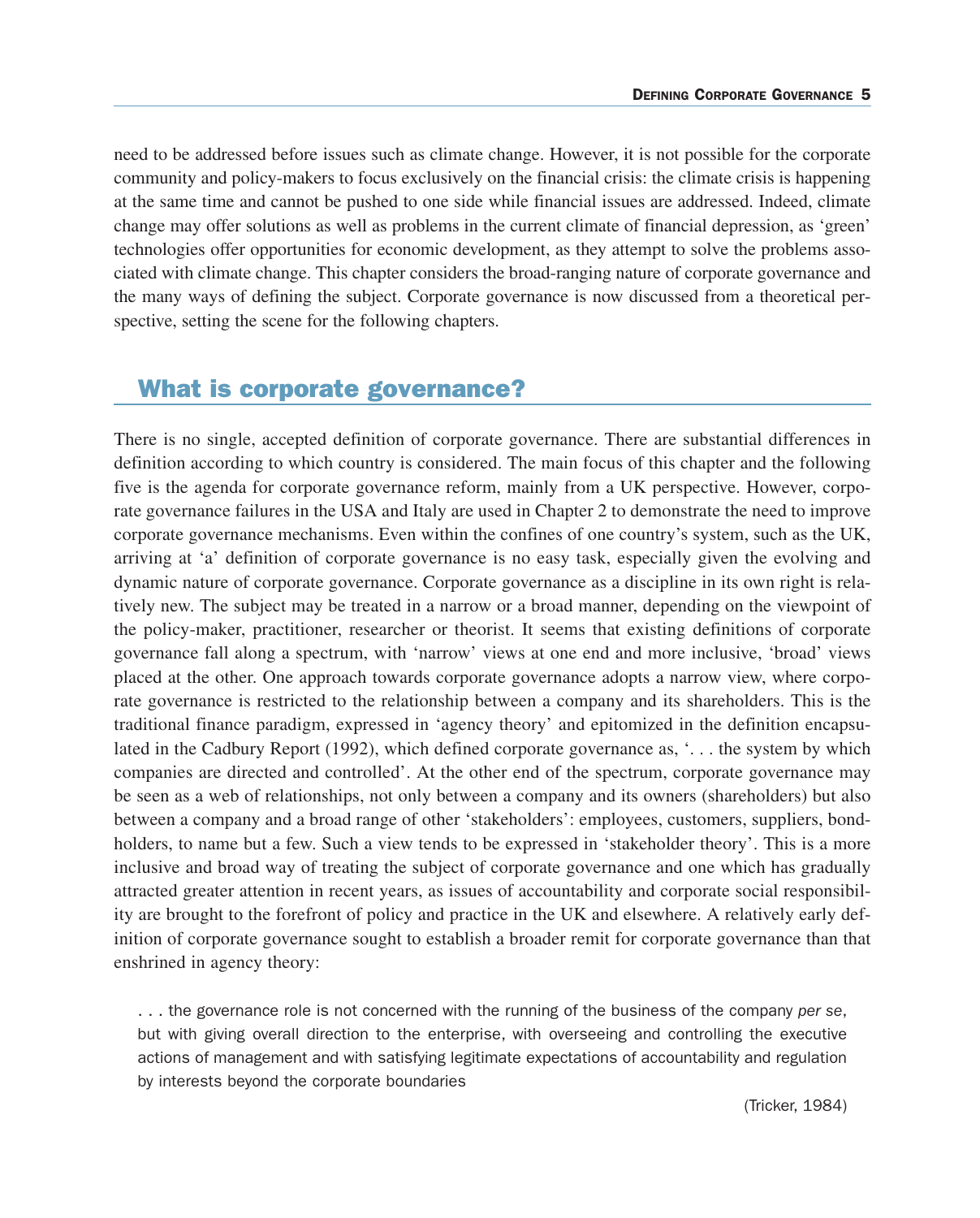However, it is interesting that the recent Walker Review (2009) defined corporate governance as follows:

The role of corporate governance is to protect and advance the interests of shareholders through setting the strategic direction of a company and appointing and monitoring capable management to achieve this

(Walker Review, 2009, p. 19)

Despite the far-reaching impact of the current global financial crisis and the now generally acknowledged need for corporate governance to be treated in a more stakeholder-inclusive manner, the Walker Review tends to assume a rather shareholder-centric approach to corporate governance.

In general, the definitions of corporate governance found in the literature tend to share certain characteristics, one of which is the notion of accountability. Narrow definitions are oriented around corporate accountability to shareholders. Some narrower, shareholder-oriented definitions of corporate governance focus specifically on the ability of a country's legal system to protect minority shareholder rights (e.g., La Porta *et al*., 1998). However, such definitions are mainly applicable to cross-country comparisons of corporate governance, and at present we are focusing on corporate governance within the UK. We return to the legal influence on different systems of corporate governance around the world in Chapters 7 and 8. Broader definitions of corporate governance stress a broader level of accountability to shareholders and other stakeholders.

The broadest definitions consider that companies are accountable to the whole of society, future generations and the natural world. This text presents a relatively broad definition of corporate governance for the purposes of this book, based on my own view of corporate governance issues. For the purposes of this book, corporate governance is defined as *the system of checks and balances, both internal and external to companies, which ensures that companies discharge their accountability to all their stakeholders and act in a socially responsible way in all areas of their business activity*. A broader, more stakeholder-oriented approach to corporate governance is essential in today's society.

This text attempts to show throughout that theoretical frameworks based exclusively on shareholder accountability are not necessarily inconsistent with theoretical frameworks which champion stakeholder accountability. The reason underlying this argument is that shareholders' interests can only be satisfied by taking account of stakeholder interests, as companies that are accountable to all of their stakeholders are, over the long term, more successful and more prosperous. This approach also encapsulates the concept of the 'business case' which we will mention later, as well as the current approach of the European Union and the UK to adopt the 'enlightened shareholder' approach. The above definition of corporate governance therefore rests on the perception that companies can maximize value creation over the long term, by discharging their accountability to all of their stakeholders and by optimizing their system of corporate governance. This view is supported by the emerging literature. Some of this literature is discussed in Chapters 9 and 10, specifically. Indeed, my own empirical research has provided substantial support for the view that corporate financial performance is positively related to corporate governance. The research findings provide substantial evidence to suggest a growing perception among institutional investors in the City of London and within the corporate community, that there is a corporate governance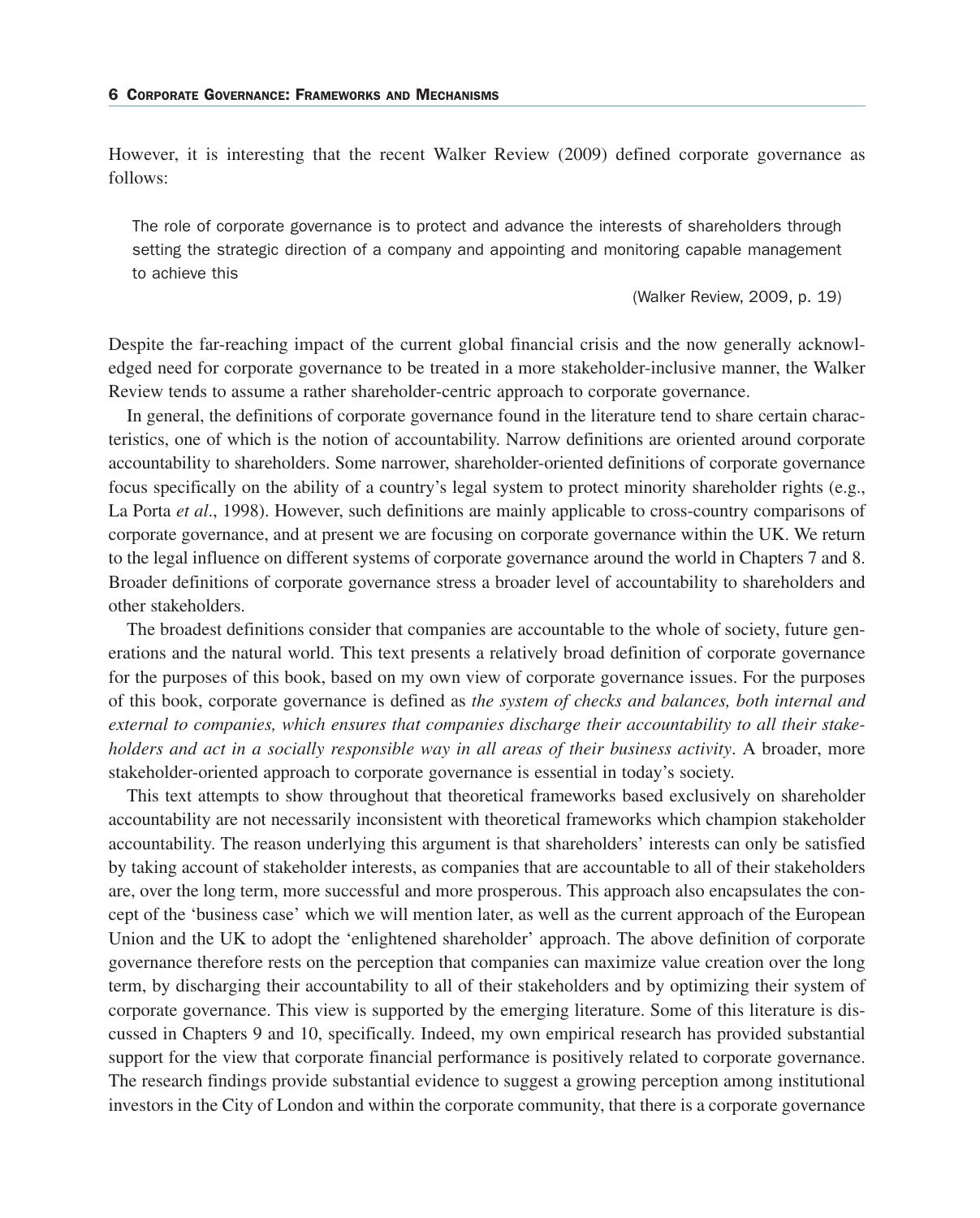dividend as well as a dividend attached to stakeholder accountability. Indeed, I have found from my research that one reason 'good' corporate governance, as well as corporate social responsibility, is linked significantly to good corporate financial performance is its link with management quality. Better managers instigate better corporate governance and pay attention to their stakeholders. Better managers also manage companies more effectively and produce higher financial returns. This view was expressed by an investment analyst in a large UK investment institution, who commented that:

I feel that organisations that demonstrate a commitment to a broad range of stakeholders are likely to show better management skills than those that do not  $\dots$ <sup>1</sup>

The Higgs Report (2003) reflected a similar sentiment, emphasizing a strong link between good corporate governance, accountability and value creation, in the following:

. . . the UK framework of corporate governance . . . can clearly be improved . . . progressive strengthening of the existing architecture is strongly desirable, both to increase corporate accountability and to maximise sustainable wealth creation.

(Higgs Report, 2003, p. 12, para. 1.13)

The agenda for corporate governance and risk management launched recently by the ACCA confirms the important role which stakeholders are now afforded in corporate governance:

In acting as good stewards, boards should work for the organisation's success. Boards should also appropriately prioritise and balance the interests of the organisation's different stakeholders. In a shareholder owned company, shareholder interests are paramount but their long term interests will be best served by considering the wider interests of society, the environment, employees and other stakeholders as well.

(ACCA, 2008)

Overall, this perception is growing among the professional community, and academic research is beginning to provide empirical evidence in support of this view of corporate governance, accountability and corporate profitability. However, this is the 'business case' for corporate governance and, more generally, for corporate social responsibility. Should companies improve corporate governance and discharge accountability to all of their stakeholders purely because it is ethical? These ethical issues are discussed in the subsection on stakeholder theory on p. 14. In the real world, it is unlikely that businessmen and investors will be interested in acting ethically unless there are positive financial returns to be made from

<sup>&</sup>lt;sup>1</sup> This view was expressed in a questionnaire arising from a collaborative research project I was involved in. The questionnaire survey was conducted in January 2003 and was distributed to all of the members of the Society of Investment Professionals, who amount to over 4000 investment analysts, fund managers, trustees, *inter alia*. The survey focused specifically on social, ethical and environmental disclosure and socially responsible investment, as an important aspect of corporate governance.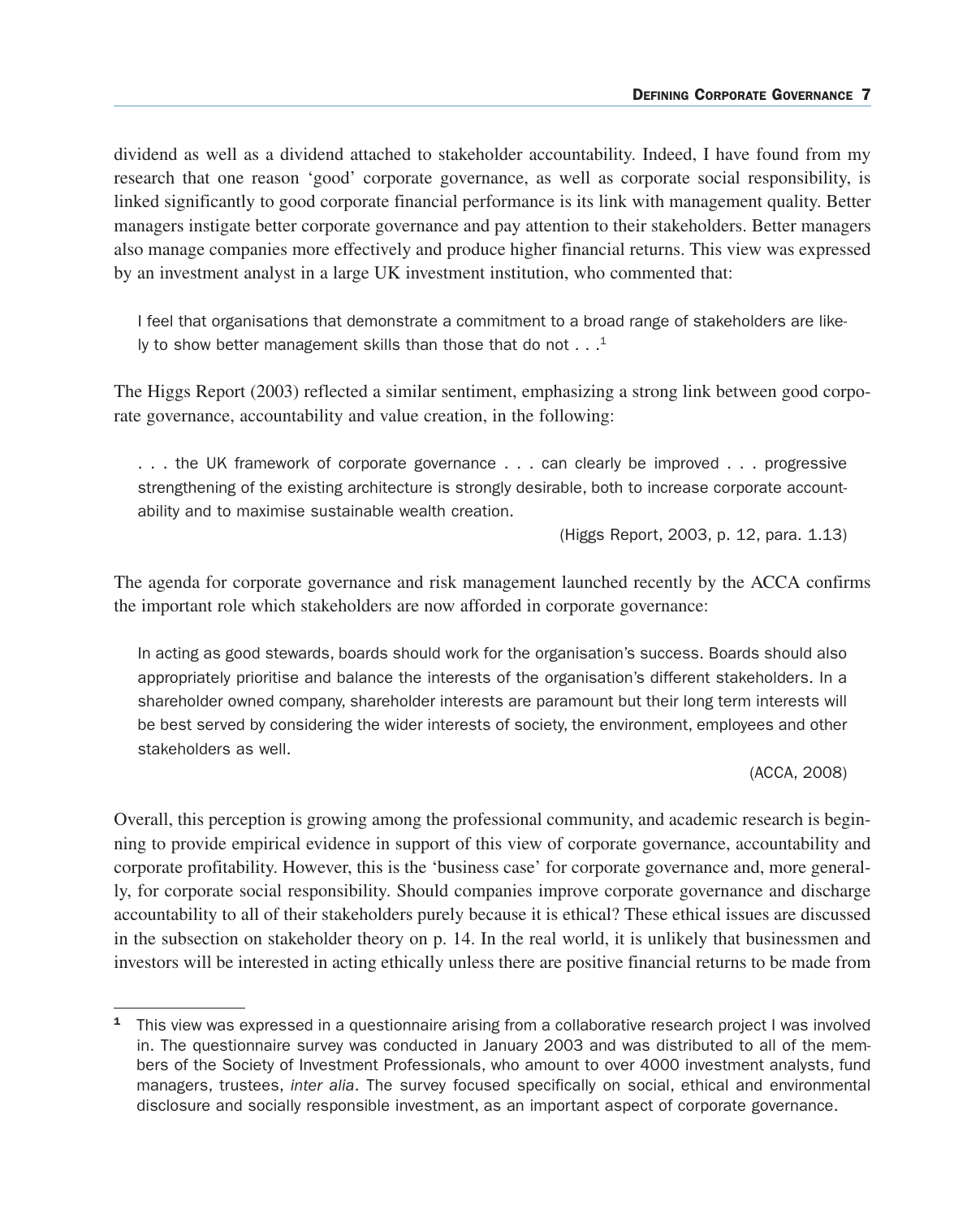so doing. As there appears to be a strong business case underlying corporate governance reform and stakeholder accountability, then the corporate and financial communities are more likely to embrace these approaches. Having provided an introduction to corporate governance and a sample of the many approaches to defining the subject, it is time to discuss a number of theoretical frameworks that are used to analyse corporate governance issues.

### Theoretical frameworks

A number of different theoretical frameworks have evolved to explain and analyse corporate governance. Each of these frameworks approaches corporate governance in a slightly different way, using different terminology, and views corporate governance from a different perspective, arising from a different discipline (e.g., the agency theory paradigm arises from the fields of finance and economics, whereas transaction cost theory arises from economics and organizational theory). Other frameworks, such as stakeholder theory, arise from a more social-orientated perspective on corporate governance. Although there are marked differences between the various theoretical frameworks, as they each attempt to analyse the same problems but from different perspectives, they do share significant commonalities. Further, the frameworks overlap theoretically. This section aims to outline some of the most commonly used theoretical frameworks in accounting and finance-related disciplines and to specify some of the commonalities and differences between these competing paradigms. Agency theory, transaction cost theory and stakeholder theory are examined. Other approaches include organization theory and stewardship theory (see Tricker, 1978). It is also important to recognize that there are cultural and legal influences on corporate governance, which are considered in Part II, where relevant.

To appreciate fully the various theories of corporate governance, it is useful to review briefly the development of stock markets, as their structure and operations have led to the development of agency theory. For the purposes of this chapter, the development of limited liability is revisited, with the aim of laying the foundations of agency theory.<sup>2</sup> Before stock markets developed, companies relied on finance from wealthy individuals, usually relatives of the entrepreneur. Companies were owned and run by the same people. For economies to grow, it was necessary to find a large number of different investors to provide money for companies, so that they could expand. The principal element of today's stock markets, which has encouraged investors to buy shares, thereby ensuring a steady flow of external finance for companies, is known as limited liability. This was developed in 1855 and means that *shareholders are not responsible for the debts* of the companies in which they invest. The development of limited liability meant that investors were more prepared to buy shares, as all they would risk was their investment – not their entire wealth. A stock market is a means by which a company can raise capital by selling shares to investors, who become shareholders. Not only can investors buy shares, but also these financial

<sup>2</sup> Arnold (1998) provided a detailed history of the development of stock markets as a way for companies to obtain finance and is a useful text for students to read in order to appreciate the links between the development of UK capitalism and corporate finance.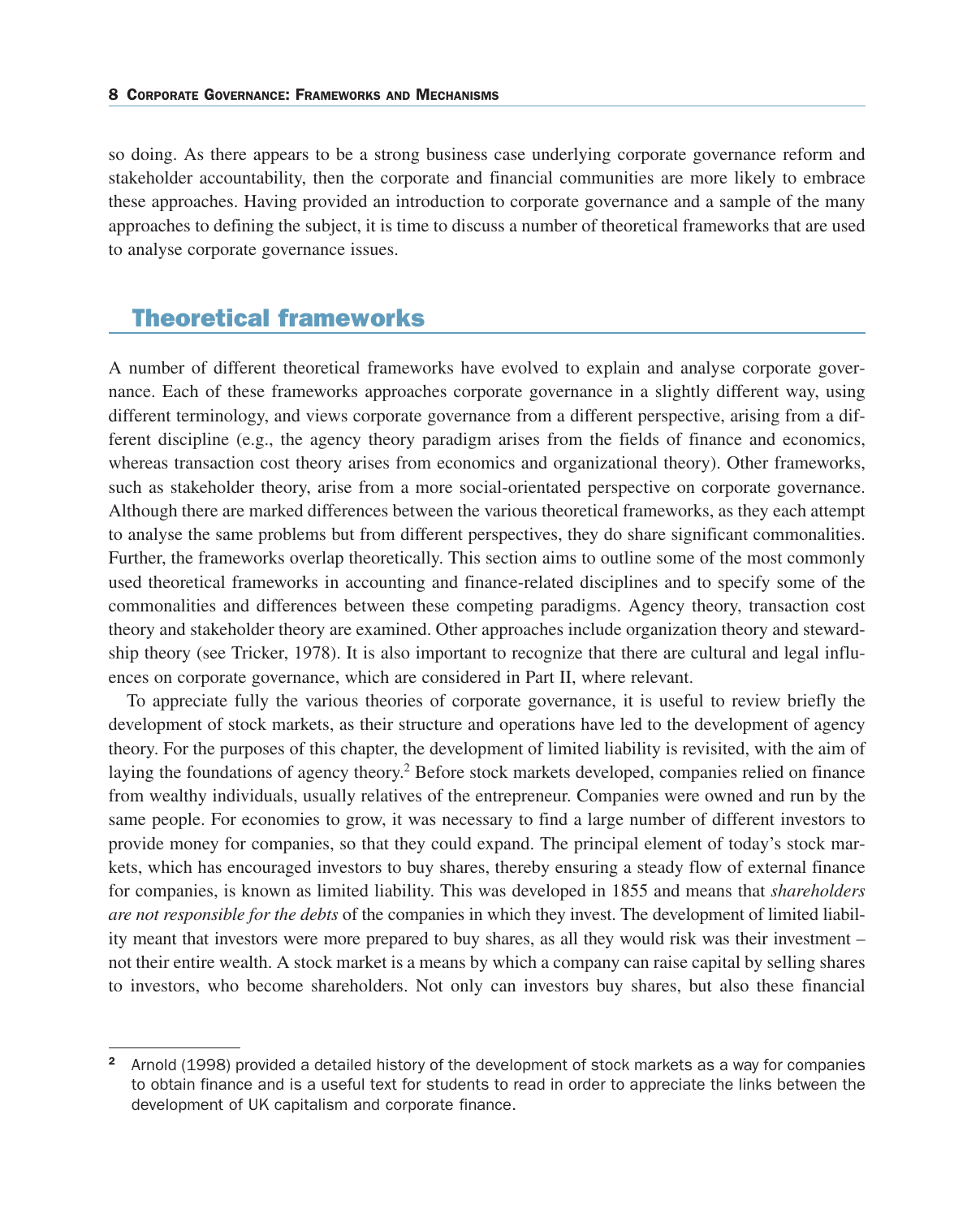securities may be traded on the stock market. It is important to remember that the only time the company receives any funds is when the shares are sold for the first time. The important issue from a theoretical viewpoint is that in buying a share, even though an investor does not jeopardize his entire wealth, he is becoming an 'owner' of the company. However, although the majority of shareholders own, in part, the investee company, they have little to do with running the company, as this is the job of the company directors, to whom they entrust their funds.

#### Agency theory

The introduction of limited liability and the opening up of corporate ownership to the general public through share ownership had a dramatic impact on the way in which companies were controlled. The market system in the UK and the USA, *inter alia*, is organized in such a way that the owners, who are principally the shareholders of listed companies, delegate the running of the company to the company management. There is a separation of ownership and control that has led to the notorious 'agency problem'. Berle and Means (1932) discussed the extent to which there was a dispersion of shareholding, which consequently led to a separation of ownership and control in the USA. Prais (1976) showed that a similar structure of ownership and control operated in the UK. The agency problem was first explored in Ross (1973), with the first detailed theoretical exposition of agency theory presented in Jensen and Meckling (1976). They defined the managers of the company as the 'agents' and the shareholder as the 'principal' (in their analysis there is one shareholder versus the 'managers'). In other words, the shareholder, who is the owner or 'principal' of the company, delegates day-to-day decision-making in the company to the directors, who are the shareholder's 'agents'. The problem that arises as a result of this system of corporate ownership is that the agents do not necessarily make decisions in the best interests of the principal. One of the principal assumptions of agency theory is that the goals of the principal and agent conflict. In finance theory, a basic assumption is that the primary objective for companies is shareholder wealth maximization. In practice this is not necessarily the case. It is likely that company managers prefer to pursue their own personal objectives, such as aiming to gain the highest bonuses possible. Managers are likely to display a tendency towards 'egoism' (i.e., behaviour that leads them to maximize their own perceived self-interest; Boatright, 1999). This can result in a tendency to focus on project and company investments that provide high short-run profits (where managers' pay is related to this variable), rather than the maximization of long-term shareholder wealth through investment in projects that are long-term in nature. Hence British industry has been notorious for 'short-termism'. Interestingly, short-termist attitudes due to flawed remuneration structures and excessive risk-taking have been blamed in part for the current crisis in the world banking sector.

Short-termism has been defined as a tendency to foreshorten the time horizon applied to investment decisions, or raise the discount rate above that appropriate to the firm's opportunity cost of capital (Demirag and Tylecote, 1992). It is considered to characterize countries that are classified generally as 'outsider-dominated' (see Franks and Mayer, 1994; Short *et al*., 1998), where this means that the economy is not only dominated by large firms controlled directly by their managers but also indirectly through the actions of outsiders, such as institutional investors. This categorization of corporate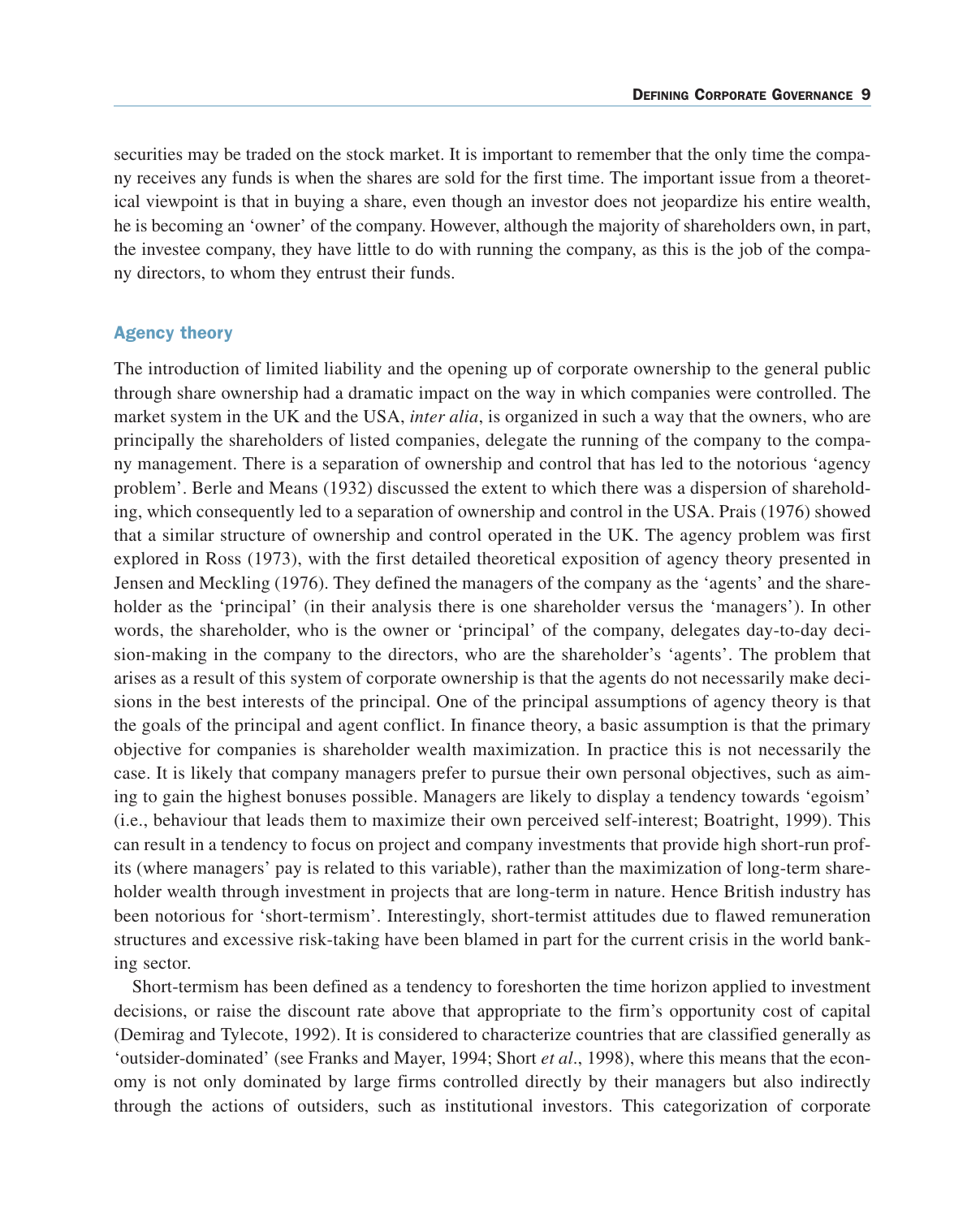governance systems is discussed in more detail in Chapter 7. Further, short-term pressure on companies has arisen from the institutional investment community, who have been more interested in gaining quick profits from portfolio investment than in the long-term survival and growth of their investee companies. They have been accused of 'churning' shares in order to make high returns on investment, regardless of the effects of their actions on managers, who as a consequence have been under pressure to focus on short-term performance (Sykes, 1994). This aspect of institutional investment is covered in more depth in Chapter 5.

In this corporate governance environment, managers are tempted to supplement their salaries with as many perquisites (such as holidays through the company, office equipment and the like) as possible – again leading to a reduction in shareholder value. The reduction in shareholder's welfare is known as the 'residual loss' in agency theory terminology. Overall, we can see that the ownership structure in the UK (and in other countries with similar market systems) leads to a significant problem of divergent objectives. This 'agency problem' presents shareholders with a need to control company management.

An important question is therefore, 'how can shareholders exercise control over company management?' Another important and basic assumption of agency theory is that it is expensive and difficult for the principal to verify what the agent is doing (see Eisenhardt, 1989). There are a number of ways in which shareholders' and managers' interests may be aligned, but these are costly. Agency costs arise from attempts by the shareholder to 'monitor' company management. Monitoring by the shareholder is expensive, as it involves initiating activities such as shareholder engagement (expensive on resources and timeconsuming). Incentive schemes and contracts are examples of monitoring techniques. The literature shows that solutions to agency problems involve establishing a 'nexus' of optimal contracts (both explicit and implicit) between management and the company's shareholders. These include remuneration contracts for management and debt contracts. These contracts seek to align the interests of the management with those of the shareholder. Although agency costs arise from establishing these contracts, costs are also incurred from the agents' side. Managers are keen to demonstrate to the shareholder that they are accountable and that they are following the shareholder wealth maximization objective. They may provide extra information about risk management in their annual reports, for example, which will add costs to the accounting process. They may expend additional resources in arranging meetings with primary shareholders. The costs associated with such initiatives are referred to as *ex-ante* bonding costs. The total agency cost arising from the agency problem has been summarized as comprising of: the sum of the principal's monitoring expenditures; the agent's bonding expenditures; and any remaining residual loss (see Hill and Jones, 1992). One of the main reasons that the desired actions of principal and agent diverge is their different attitudes towards risk. This is referred to as the problem of 'risk sharing', as managers and shareholders prefer different courses of action because of their different attitudes towards risk (see Shankman, 1999).

We now consider the direct ways in which shareholders can 'monitor' company management and help to resolve agency conflicts. These methods of shareholder activism and their impact are discussed in more detail in Chapter 5. First, as owners of the company, shareholders have a right to influence the way in which the company is run, through voting at AGMs. The shareholder's voting right is an important part of his or her financial asset. An area of the finance literature is devoted to investigating the use of voting rights by shareholders, particularly institutional investors, and some of this literature is discussed in Chapter 5. Shareholders can influence the composition of the board of directors in their investee companies (the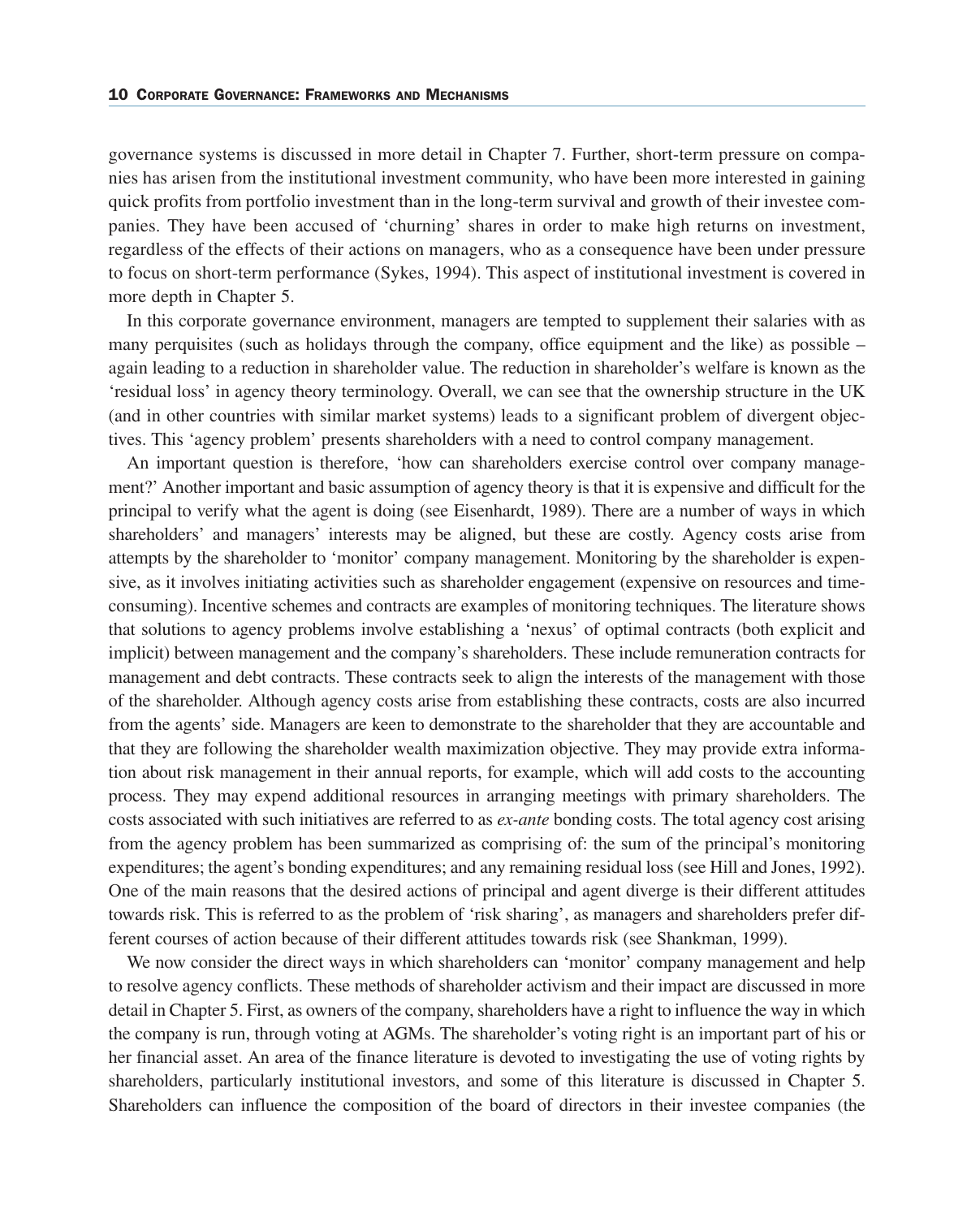companies in which they invest) through voting at AGMs. There is also a range of other issues on which shareholders may vote. Voting by shareholders constitutes 'shareholder activism'. Although the voting right is seen to constitute part of a shareholder's financial asset, institutional investors do not necessarily consider it to be a benefit, but rather an albatross around their necks. One pension fund director interviewed by the author commented that:

There is a weakness in the present system of corporate governance in that responsibility for ownership rests with people who don't want it and are not seeking it. We are investing in shares because they give us a good return and it is coincidental really that they bring with them this responsibility. I am not saying we don't want this responsibility. I am just saying it is difficult to handle that sort of thing.

However, the same interviewee also suggested that one important result from the introduction of the Combined Code was that fund managers are taking more interest in corporate governance and in particular are voting at AGMs. As we see in Chapter 5, there have been a series of initiatives in the UK aimed at improving the voting mechanism for institutional investors by, for example, facilitating electronic voting systems.

Connected to shareholder voting rights is the takeover mechanism, which represents another means of controlling company management. Jensen and Ruback (1983) emphasize the importance of the stock market as a means of disciplining company management through the takeover mechanism. If shareholders are dissatisfied with a company's management structure they can vote in favour of a takeover. Clearly, the threat of takeover is *per se* a disciplining force on managers, as they are unlikely to want to lose their jobs. Directors' contracts represent one means by which they can gain some security, although lengthy contracts are becoming less popular as corporate governance reform continues.

Another way in which shareholders may attempt to align managers' interests with their own is through the passing of shareholder resolutions, where a group of shareholders collectively lobby the company on issues with which they are dissatisfied. This is an extreme form of shareholder activism which has been employed infrequently in the UK. An illustration of shareholder activism can be seen in the BP-Amoco case in Chapter 10 (see Illustration 10.3). Of course, shareholders also have the option of divesting (selling their shares). This is the ultimate action and represents a failure on the part of the company to retain investors, where the divestment is due to dissatisfaction with management activities. An example of this was the case of Huntingdon Life Sciences, a company that conducts scientific research through animal experimentation. Not only did this company lose its principal UK institutional investors, as they were forced to divest following lobbying by animal rights groups, but it also lost investment from institutions in the USA. There has, however, been a recent backlash, with industry lobbies in the UK retaliating against animal rights extremists by demanding greater police protection from the Government for their employees and shareholders. This case is discussed in more detail in Chapter 10 in the context of socially responsible investment (see Illustration 10.1). Clearly, if companies lose major shareholders, the market loses confidence in the company, more shareholders sell their shares and the share price plummets. Without financial support the company will fail. It is in the interests of listed companies not only to attract potential investors but also to retain them. Divestment is the ultimate threat.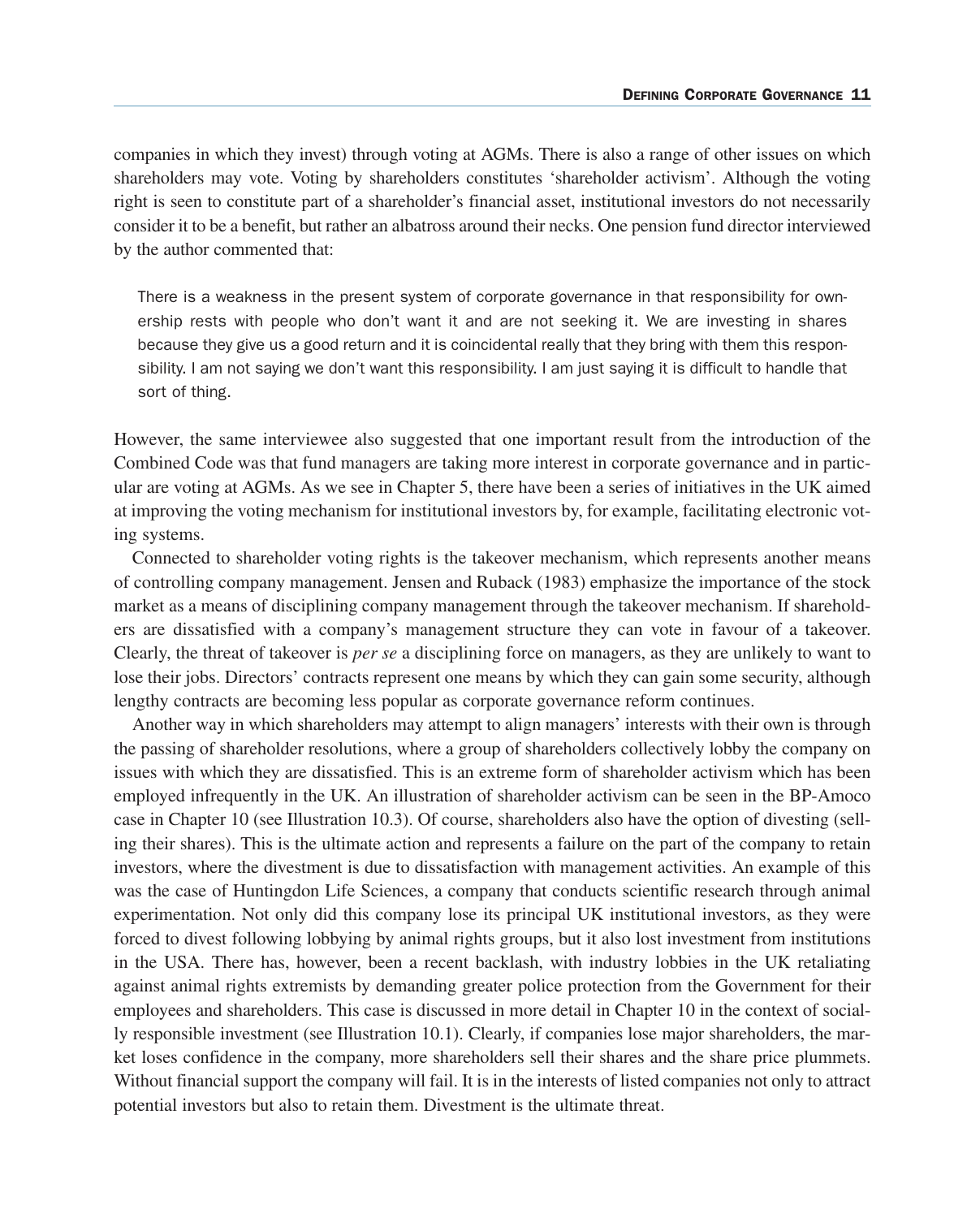Another way in which core institutional investors can influence investee company management is through engagement and dialogue, namely one-on-one meetings between a representative from the investment institution and a manager from the company. Such meetings are taking place more and more frequently and seem to be influencing corporate behaviour in a significant way. Holland (1998) considered the function of such meetings from a financial reporting perspective, showing that private disclosure through engagement and dialogue was developing to supplement public corporate disclosure. More recently, the role adopted by one-on-one meetings as a means of disciplining company management has been explored (Roberts *et al.*, 2006). There is a distinct link between these one-on-one meetings and managerial decision-making, although the Hampel Report  $(1998)^3$  suggested that institutional investors do not want to be involved in companies' business decisions. However, there are important legal issues involved in the content and results of these meetings. If any price-sensitive information is revealed by company management (i.e., information which, if traded on, could affect share prices) to the institutional investors, then it is against the law for the investor to trade on this information until it becomes publicly available. This has led to many controversies in the past and occasionally results in 'insider dealing', where an investor (or a member of the family of an investment manager, for example) sells or buys shares in a company on receipt of private information, in order to make personal profit. Such events are high profile and result in court cases, if information becomes public. For example, the recent Enron trials found one of the former directors guilty of insider dealing, as will be discussed in Chapter 2. The legal framework relating to insider dealing is dealt with in more detail in Chapter 5.

If the market mechanism and shareholders' ability to express themselves are not enough to monitor and control managerial behaviour, some sort of regulation or formal guidance is needed. Indeed, if markets were perfectly efficient and companies could compete in an efficient market for funds, artificial initiatives aimed at reforming corporate governance would be redundant, as:

. . . we should not worry about governance reform, since, in the long run, product market competition would force firms to minimize costs, and as part of this cost minimization to adopt rules, including corporate governance mechanisms, enabling them to raise external capital at the lowest cost . . . competition would take care of corporate governance.

(Shleifer and Vishny, 1997, p. 738)

However, markets are not perfectly competitive and therefore intervention is necessary in order to improve corporate governance, help companies to raise finance and make companies more accountable to their shareholders and other stakeholders. Agency problems do exist between companies and their shareholders throughout the world, and Governments are intervening by producing policy documents and codes of corporate governance best practice at an amazing rate, as can be seen from Figure 7.1.

Since the early 1990s several 'voluntary' codes of practice and policy documents have been developed in the UK to help companies improve their standards of corporate governance – to make companies more

This is the third significant report on corporate governance in the UK. It is discussed in detail in Chapter 3.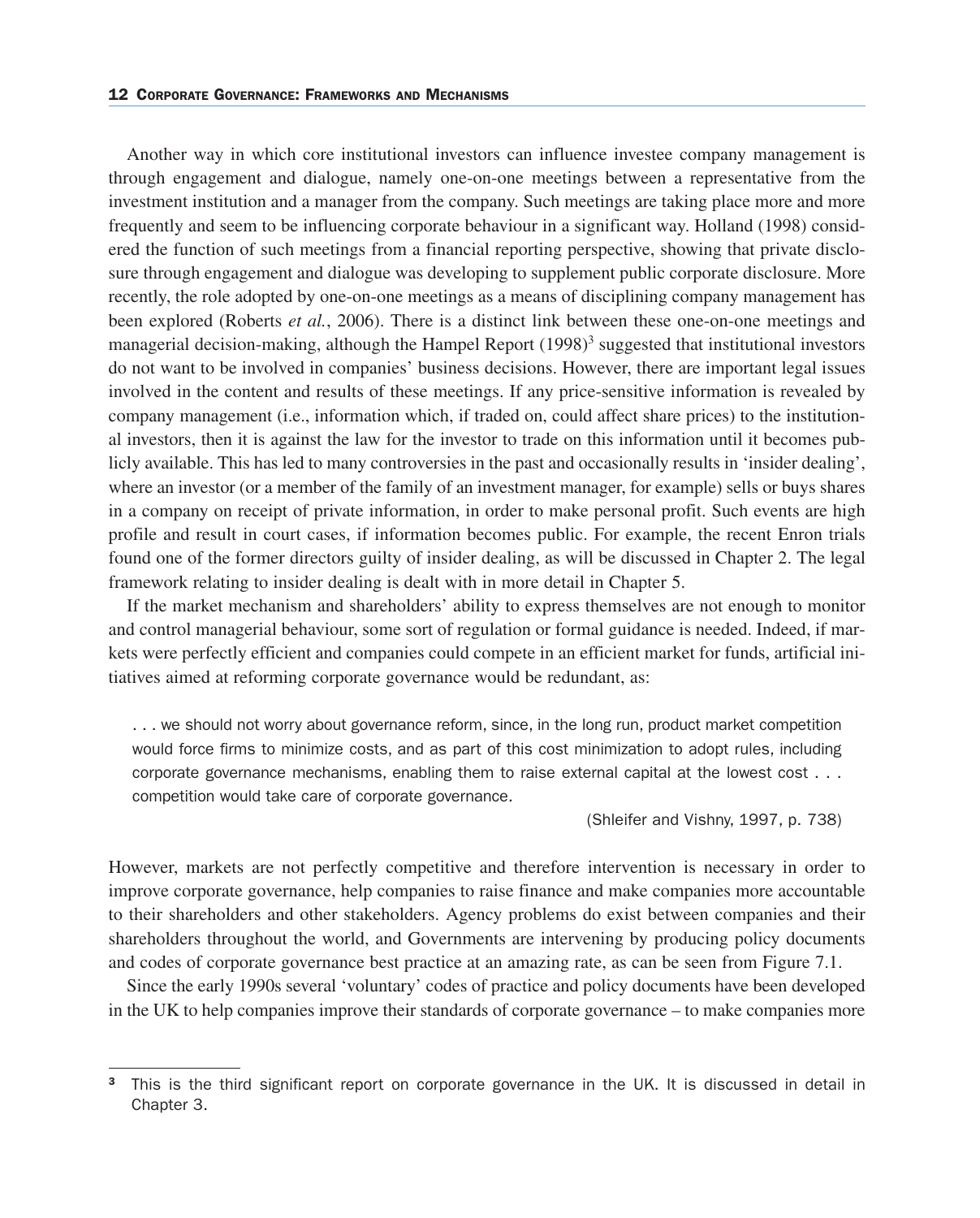accountable to shareholders and other stakeholders. The Cadbury Report, Greenbury Report, Hampel Report, Turnbull Report, Higgs Report, Smith Report, Tyson Report, Turner Review and Walker Review, and their accompanying codes of practice, are introduced in Chapter 3. Although the codes of conduct and recommendations contained in the related policy documents are voluntary, companies that are listed on the stock exchange have to disclose the extent to which they comply with the codes. Fears of damage to companies' reputations arising from the potential exposure of corporate governance weaknesses renders it difficult for listed companies not to comply. A good example of this relates to the separation of chairman and chief executive. UK companies not complying with the Combined Code (updated regularly) in this area will be branded as having weak corporate governance checks and balances. Similarly, peer pressure has an effect with companies competing to be seen as compliant. The 'comply or explain' approach to corporate governance is explored in Chapter 3. We now turn to discuss a different theoretical framework for corporate governance, namely transaction cost theory.

#### Transaction cost theory

An exposition of transaction cost theory, describing its historical development, may be found in Williamson (1996). He stated that transaction cost theory was, '... an interdisciplinary alliance of law, economics, and organization . . .' (Williamson, 1996, p. 25). This discipline was initiated by Cyert and March's (1963) *A Behavioural Theory of the Firm*, a work that has become one of the cornerstones of industrial economics and finance theory. Theirs was an attempt to view the firm not as an impersonal economic unit in a world of perfect markets and equilibria, but rather as an organization comprising people with differing views and objectives. Transaction cost theory is based on the fact that firms have become so large that they, in effect, substitute for the market in determining the allocation of resources. Indeed, companies are so large and so complex that price movements outside companies direct production and the markets co-ordinate transactions. Within companies, such market transactions are removed and management co-ordinates and controls production (Coase, 1937). The organization of a company (e.g., the extent of vertical integration) seems to determine the boundaries beyond which the company can determine price and production. In other words, it is the way in which the company is organized that determines its control over transactions.

Clearly, it is in the interests of company management to internalize transactions as much as possible. The main reason for this is that such internalization removes risks and uncertainties about future product prices and quality. It allows companies to remove risks of dealing with suppliers to some extent (e.g., by owning both breweries and public houses, a beer company removes the problems of negotiating prices between supplier and retailer). Any way of removing such information asymmetries is advantageous to company management and leads to reduction in business risk for a company. There are nontrivial and prohibitive costs in carrying out transactions in the marketplace, and it is therefore cheaper for companies to do it for themselves through vertical integration. The same analysis applies equally well to the case of oil companies in their various stages of production, from oil exploration, to refining and eventual retail distribution.

Traditional economics considers all economic agents to be rational and profit maximization to be the primary objective of business. Conversely, transaction cost economics attempts to incorporate human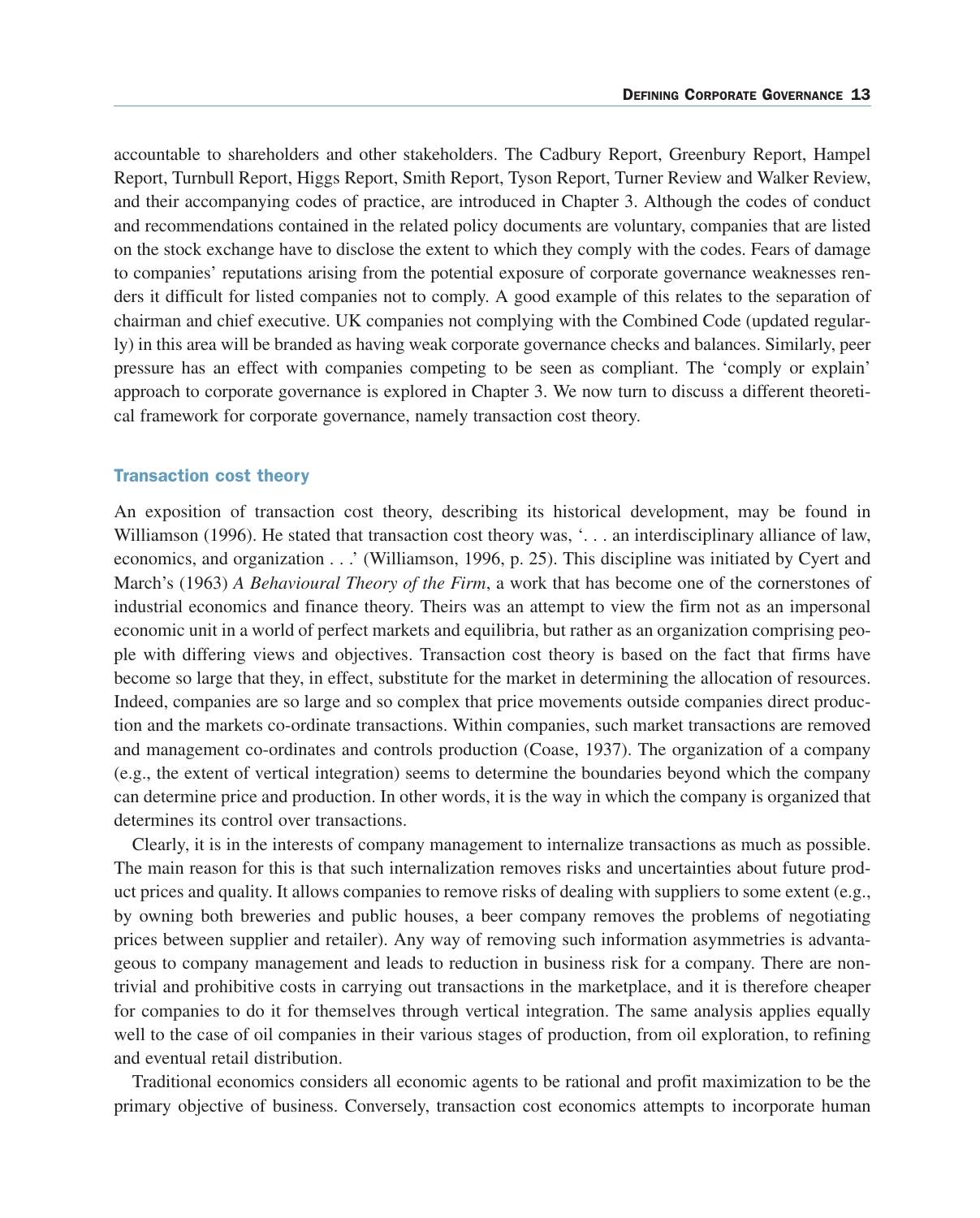behaviour in a more realistic way. In this paradigm, managers and other economic agents practise 'bounded rationality'. Simon (1957) defined bounded rationality as behaviour that was intentionally rational but only limitedly so. Transaction cost economics also makes the assumption of 'opportunism'. This means that managers are opportunistic by nature. The theory assumes that some individuals are opportunistic, some of the time. The result of assuming bounded rationality and opportunism is that companies must:

. . . organize transactions so as to economize on bounded rationality while simultaneously safeguarding the transactions in question against the hazards of opportunism.

(Williamson, 1996, p. 48)

Opportunism has been defined as 'self-interest seeking with guile' and as 'the active tendency of the human agent to take advantage, in any circumstances, of all available means to further his own privileges' (Crozier, 1964, p. 265). Given the problems of bounded rationality and opportunism, managers organize transactions in their best interests, and this activity needs to be controlled. Such opportunistic behaviour could have dire consequences on corporate finance as it would discourage potential investors from investing in companies. Immediately, we can see similarities here between agency theory and transaction cost economics, as both theories present a rationale for management to be controlled by shareholders. We now examine the ways in which transaction cost theory and agency theory are similar.

#### Transaction cost theory versus agency theory

Difficulties in disentangling agency theory and transaction cost economics have been acknowledged in the literature (see, e.g., Gilson and Mnookin, 1985). Williamson (1996) addressed the extent to which agency theory and transaction cost theory provided different views of the theory of the firm and of managerial behaviour. He concluded that one of the main differences between agency theory and transaction cost theory was simply the use of a different taxonomy (i.e., using different terminology to describe essentially the same issues and problems). For example, transaction cost theory assumes people are often opportunistic, whereas agency theory discusses moral hazard and agency costs. Agency theory considers managers pursue perquisites whereas in transaction cost theory managers opportunistically arrange their transactions. Another difference is that the unit of analysis in agency theory is the individual agent, whereas in transaction cost theory the unit of analysis is the transaction. However, both theories attempt to tackle the same problem: 'how do we persuade company management to pursue shareholders' interests and company/shareholder profit maximization, rather than their self-interest?' They are simply different lenses through which the same problems may be observed and analysed. We now consider a third 'lens', that of stakeholder theory.

#### Stakeholder theory

Stakeholder theory has developed gradually since the 1970s. One of the first expositions of stakeholder theory, couched in the management discipline, was presented by Freeman (1984), who proposed a general theory of the firm, incorporating corporate accountability to a broad range of stakeholders. Since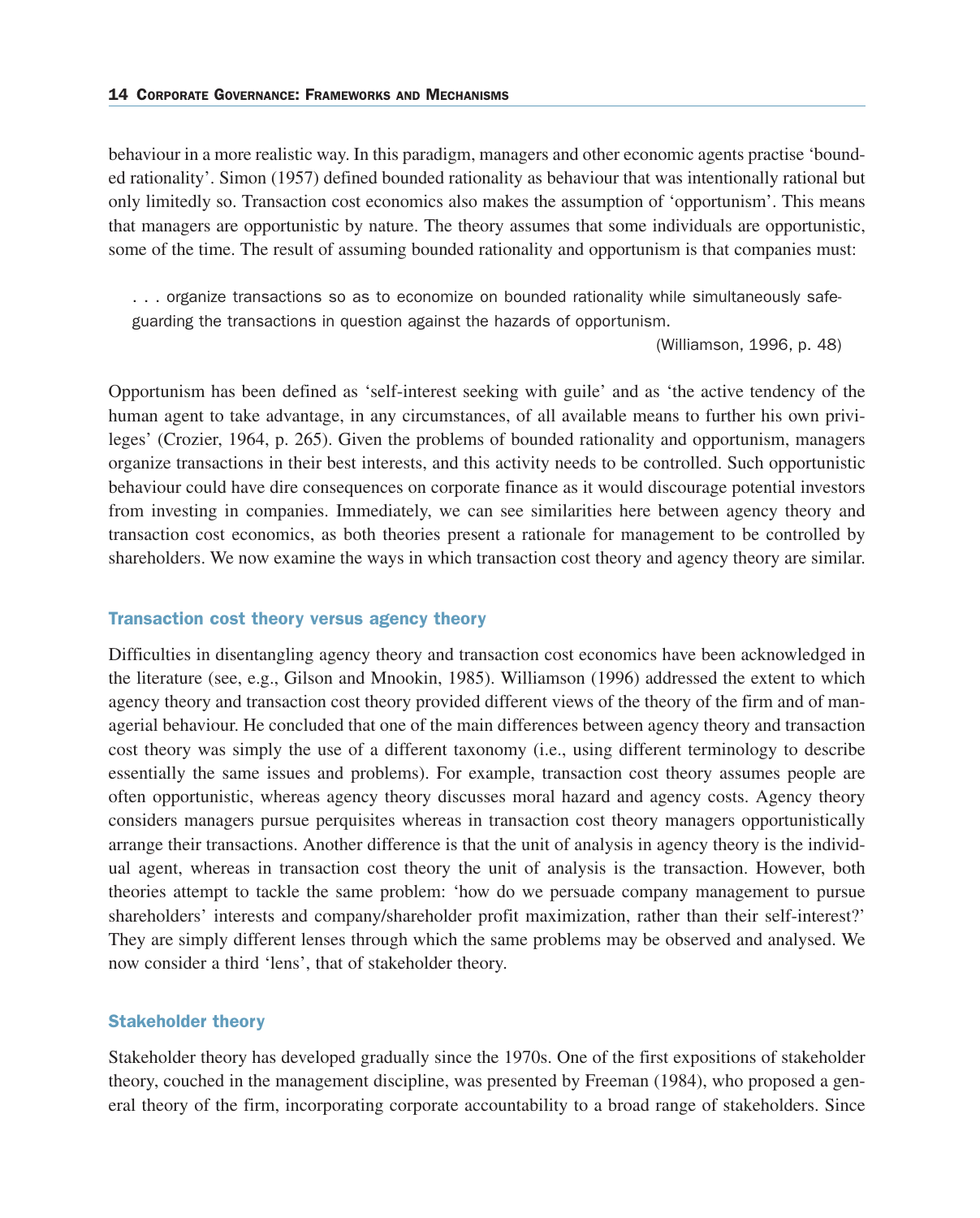then, there has been an abundance of writing based on stakeholder theory, across a wide array of disciplines (see, e.g., Donaldson and Preston, 1995). The role of companies in society has received increasing attention over time, with their impacts on employees, the environment, local communities, as well as their shareholders, becoming the focus of debate. Social and environmental lobby groups have gathered information on business activities and have targeted companies that have treated their stakeholders in an unethical manner.

Stakeholder theory may be viewed as a conceptual cocktail, concocted from a variety of disciplines and producing a blend of appealing sociological and organizational flavours. Indeed, stakeholder 'theory' is less of a formal unified theory and more of a broad research tradition, incorporating philosophy, ethics, political theory, economics, law and organizational social science (Wheeler *et al*., 2002). A basis for stakeholder theory is that companies are so large, and their impact on society so pervasive, that they should discharge an accountability to many more sectors of society than solely their shareholders. There are many ways of defining stakeholder theory and 'stakeholders', depending on the user's disciplinary perspective. One commonality characterizing all definitions of stakeholders is to acknowledge their involvement in an 'exchange' relationship (Pearce, 1982; Freeman, 1984; Hill and Jones, 1992). Not only are stakeholders affected by companies, but they in turn affect companies in some way. They hold a 'stake' rather than simply a 'share' in companies. Stakeholders include shareholders, employees, suppliers, customers, creditors, communities in the vicinity of the company's operations and the general public. The most extreme proponents of stakeholder theory suggest that the environment, animal species and future generations should be included as stakeholders. Indeed, the stakeholder relationship has been described as one of exchange, where the stakeholder groups supply companies with 'contributions' and expect their own interests to be satisfied via 'inducements' (March and Simon, 1958). Using this analytical framework, the general public may be viewed as corporate stakeholders because they are taxpayers, thereby providing companies with a national infrastructure in which to operate. In exchange they expect companies as 'corporate citizens' to enhance, not degrade, their quality of life (Hill and Jones, 1992). Indeed, every stakeholder represents part of the nexus of implicit and explicit contracts that constitutes a company. However, many writers refer to 'stakeholders' simply as those who have a legitimate stake in the company, in the broadest sense (Farrar and Hannigan, 1998).

In the UK, the Corporate Report (ASSC, 1975) was a radical accounting proposal for its time, which suggested that companies should be made accountable for their impact on a wide group of stakeholders. The way that the Corporate Report hoped to achieve this was by encouraging companies to disclose voluntarily a range of statements aimed for stakeholder use, in addition to the traditional profit and loss account, and balance sheet. The additional statements included a statement of value added, an employment report, a statement of money exchanges with Government, a statement of transactions and foreign currency, a statement of future prospects and a statement of corporate objectives. This was the first time that such an all-encompassing approach to financial reporting was considered seriously by a professional UK accounting body. The report excited substantial controversy, although its impact was negligible at the time. One reason for the apparent dismissal of the Corporate Report was the change of Government, with the Conservative Party coming to power in 1979 and advocating a more free-market approach than the Labour Party. In more recent years, however, a stakeholder approach to accounting and finance has become more acceptable, particularly in light of the change of Government from Conservative to Labour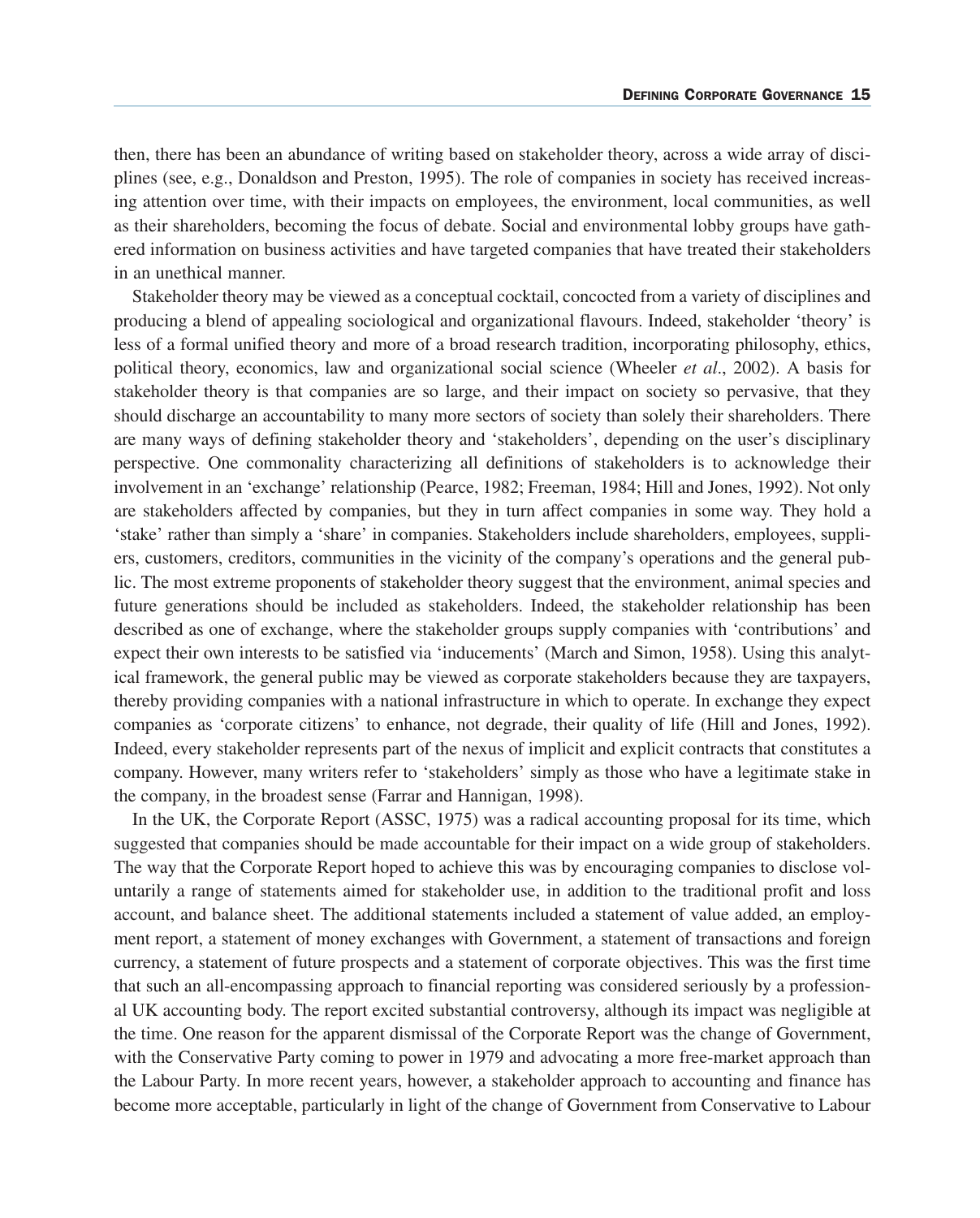in 1997 and the growing emphasis on an 'inclusive' society. Indeed, Wheeler and Sillanpää (1997) explained the importance of developing a stakeholder society and highlighted the need for companies to be accountable to a wide range of stakeholders. Their book was endorsed by Tony Blair, the UK Prime Minister, as the 'right' approach to industrial activity.

Linked to stakeholder theory is the idea of corporate social responsibility, which is explored more fully in Chapter 9. This is becoming a major issue for companies in the current political and social climate. Companies are being actively encouraged by social and environmental lobby groups to improve their attitudes towards stakeholders and to act in a socially responsible manner. One motivation for encouraging corporate social responsibility derives from a belief that companies have a purely moral responsibility to act in an ethical manner. This 'pure ethics' view assumes that companies should behave in a socially responsible way, satisfying the interests of all of their stakeholders, because this is 'good'. This is intuitively appealing. Quinn and Jones (1995) defined this approach as 'noninstrumental ethics', arguing that company managers have no special rules that allow them to ignore their moral obligations as human beings and that, whether ethical behaviour is profitable or not, it must be adhered to. They provided strong analytical arguments that agency theory could only be applied effectively if four moral principles were adhered to: avoiding harm to others; respecting the autonomy of others; avoiding lying; and honouring agreements. Indeed, they claimed that the principal–agent model could only hold if it was embedded in the setting of these four moral principles. Why should the 'moral obligation' to 'keep a promise' to maximize shareholder wealth be any more important, or supersede, basic human principles, such as avoiding harm to others? In other words:

How can one be morally bound to an agreement to ignore one's other moral obligations? (Quinn and Jones, 1995, p. 36)

This argument formed the basis of their exposition of 'agent morality', where agents must first attend to their basic moral duties as human beings, as they have no special dispensation from moral obligations. Only after meeting these moral obligations could they attend to their obligation to maximize shareholder wealth.

Company law, however, makes a purely ethics-motivated approach to business impractical, as companies have a legal and fiduciary obligation to shareholder wealth maximization.4 Similarly, institutional investors have a legal, fiduciary obligation to maximize the returns of their clients. The issue of fiduciary duty and the growing relevance of environmental, social and governance considerations for institutional investors are discussed in Chapter 10. These legal obligations mean that the 'business case' for corporate social responsibility is the only realistic approach for company management. The legal system has been shown to be a significant barrier to the non-instrumental ethics case for business in the USA (Quinn and Jones, 1995). The basic philosophy of separate legal personality of companies, as famously encapsulated

<sup>4</sup> A 'pure ethics' motive attracts derision from many members of both the professional and academic community, who view it as completely impractical and unrealistic. For example, one of our academic colleagues, who will remain nameless, dismisses a pure ethics approach as the 'pink fluffy bunny' view of corporate governance.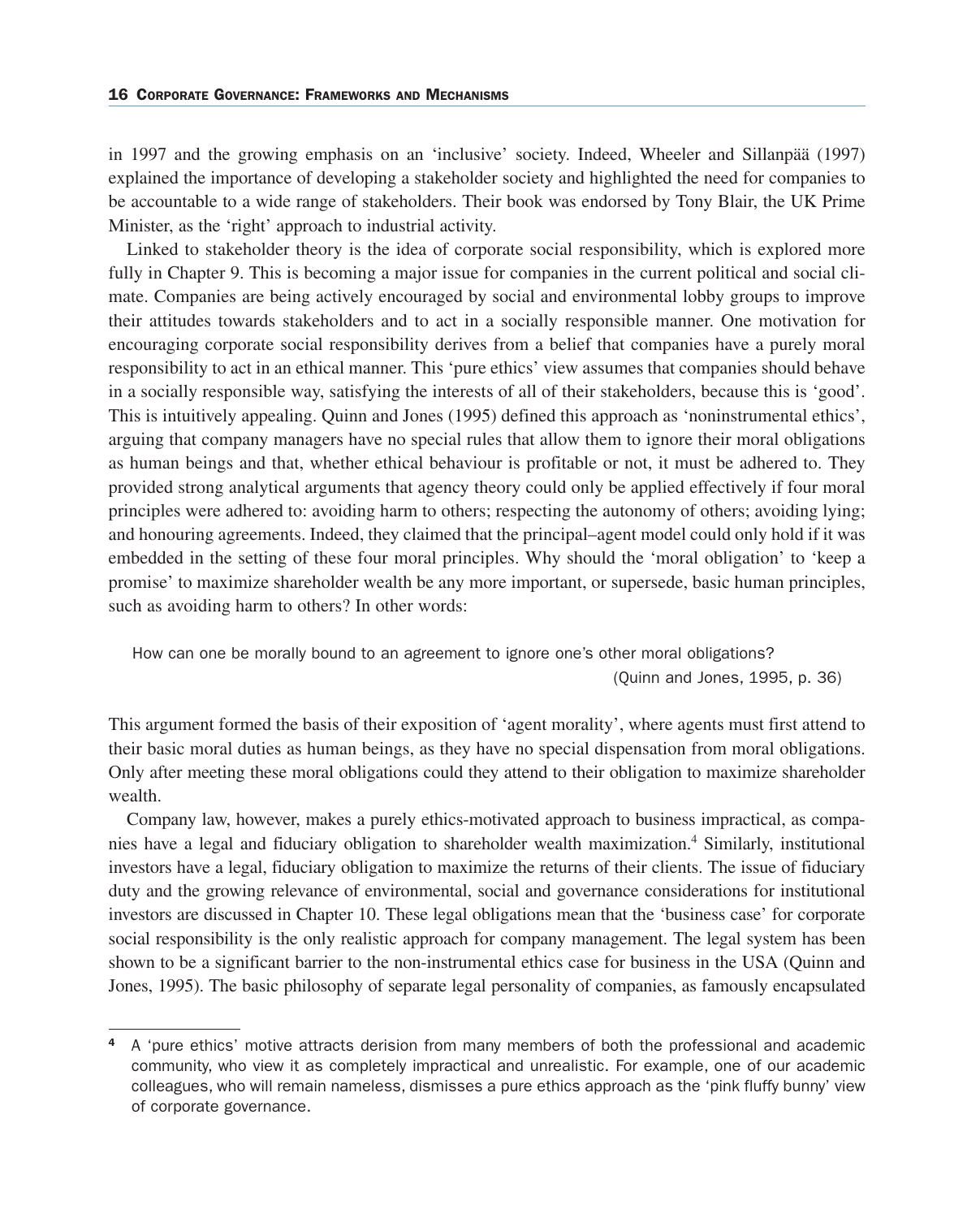in the *Salomon versus A. Salomon & Co. Ltd* decision (see Farrar and Hannigan, 1998), is incompatible with a framework that makes directors personally accountable for their behaviour. Even the latest review of company law in the UK, which has attempted in its various drafts to stress the needs for business to be accountable to stakeholders, has ultimately resigned corporate social responsibility to a back seat, based on the 'materiality' of social, environmental and ethical risks to the business. In other words, companies should only take account of these factors in so far as they affect the bottom line. The implications of the Modernising Company Law (2002) review for corporate social responsibility and socially responsible investment are discussed, within the context of corporate governance, in Chapter 9. It is almost impossible to pursue ethical business unless it is demonstrated to be profitable, not only because of the attitudes of managers and shareholders but also because of our legal system and corporate governance structures. There has to be a strong business case for corporate social responsibility if companies are going to pursue it enthusiastically. It would take more than a change in attitude to reconstitute company law in the UK and elsewhere. A typical illustration of the 'business case' or 'instrumental ethics' approach to social responsibility may be found in a report produced by Rio Tinto:

The business case underpinning our commitment to sustainable development has become more compelling. Companies that maintain high standards across the full spectrum of their social, environmental and economic performance have shown that they attract the best people, enhance the motivation and commitment of their employees and sustain the loyalty of their customers. They typically enjoy strong relationships with other stakeholders and benefit from a stronger corporate reputation. All these add to shareholder value.

(Report to Society, Rio Tinto, 2004, p. 2)

This illustration is used by Jones (2006), who contrasts the pure ethics case, encapsulated in a subjective framework for environmental responsibility, with the 'real-life business case' demonstrated through corporate social reporting. He shows that companies are reporting on the environment unequivocally for 'business case' motives. The extent to which stakeholder theory and agency theory may be considered together, rather than be viewed as mutually exclusive, is now assessed.

#### Stakeholder versus agency theory

Is it possible that companies can maximize shareholder wealth, in an agency theory framework, at the same time as satisfying a broad range of stakeholder needs? In other words, 'is there any consistency between stakeholder theory and agency theory?' The importance of this question, and related questions, cannot be overstated, given the pervasive impact that businesses have on society in our consumer-led, multinational-driven world. Yet the answer remains elusive. Modern frameworks for business which depict a 'sustainable organization' culture within a corporate community and which also recognize the interdependencies and synergies between the company, its stakeholders, value-based networks<sup>5</sup> and

<sup>5</sup> Wheeler *et al.* (2002) used the term Value Based Networks (VBNs) to refer to new communities that are being created from a desire (or need) to create and increase value.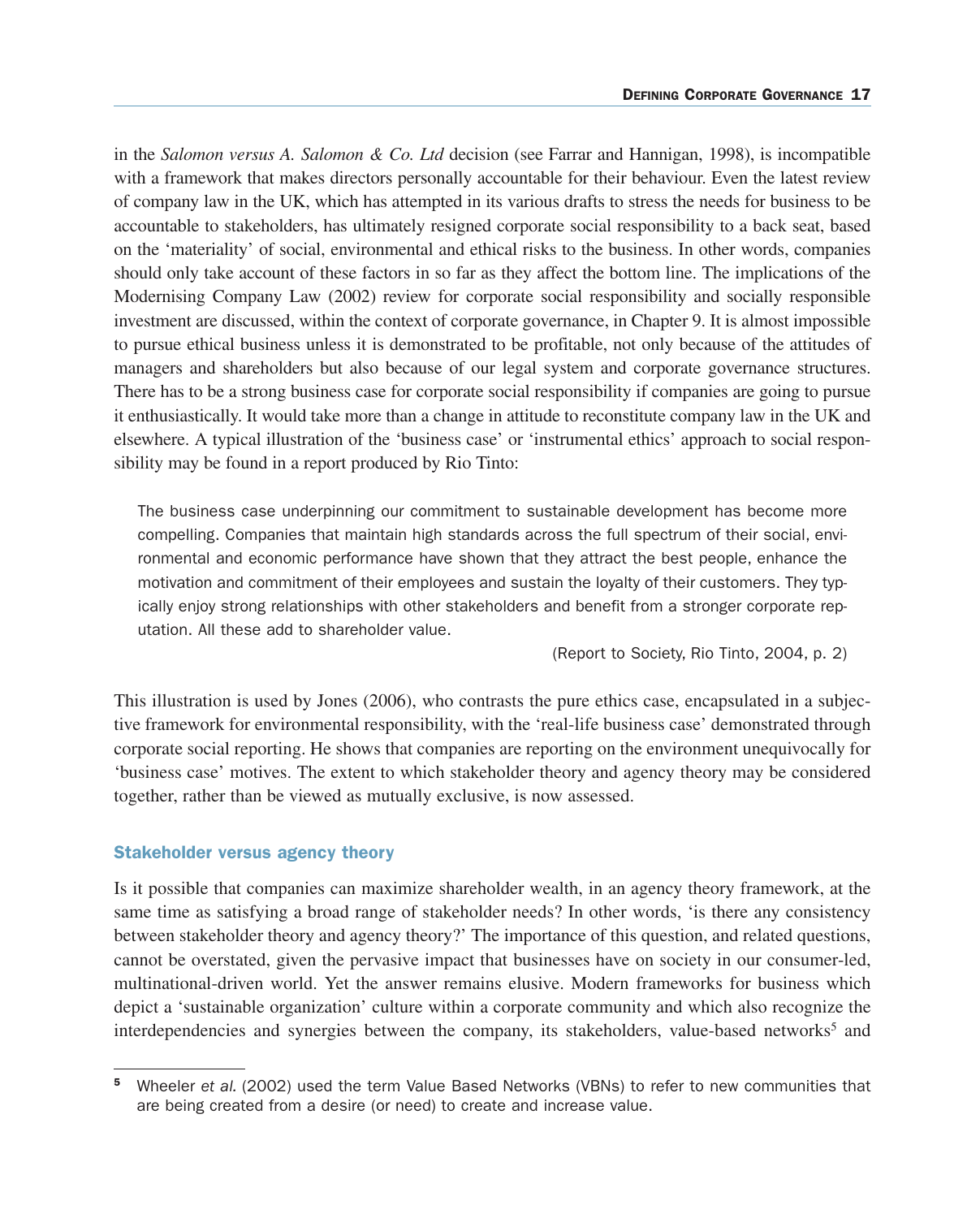society are emerging from the academic literature. Such an approach to business seeks to maximize value creation, through simultaneous maximization of economic, social and ecological welfare. Some academic work has provided empirical evidence that stakeholder management leads to improved shareholder value (Hillman and Keim, 2001).<sup>6</sup> However, stakeholder theory has long been vilified as the anathema of shareholder-based agency theory (e.g., Sternberg, 1998). We revisit this perspective, embodied in the work of Milton Friedman, in Chapter 9. From this viewpoint, the only moral obligation facing managers is to maximize shareholder return, as this results (in an efficient market) in the 'best' allocation of social resources (see, e.g., Drucker, 1982; Jensen, 1991). The continual friction between these two theoretical frameworks was discussed by Shankman (1999), who pointed out that agency theory has for a long time represented the dominant paradigm for business and that the conflict between agency and stakeholder theories of the firm can be characterized as:

. . . an ongoing struggle between economic views of the firm which are decidedly silent on the moral implications of the modern corporation, and ethicists who place the need for understanding ethical implications in a central role in the field of business ethics.

(Shankman, 1999, p. 319)

Indeed, on a theoretical basis, there are significant differences between the two theoretical paradigms, which at first sight render the two theories irreconcilable. For example, Shankman (1999) described stakeholder theory, but not agency theory, as normative in orientation, showing that the whole theoretical and philosophical underpinnings of the two theories were at variance. Nevertheless, there is a growing perception among theorists and practitioners that these two paradigms may be compatible (Wheeler *et al*., 2002) and that an altered approach to their theoretical derivation may allow them to be treated within one framework. For example, Shankman (1999) argued that agency theory may be subsumed within a general stakeholder model of companies, as:

- (i) stakeholder theory is the necessary outcome of agency theory and is thus a more appropriate way to conceptualize theories of the firm;
- (ii) agency theory, when properly modified, is at best a narrow form of stakeholder theory;
- (iii) the assumptions about human behaviour and motivation implicit in agency theory are contradictory; and
- (iv) all theories of the firm must uphold an implicit moral minimum that includes certain fundamental rights and principles and assumptions of human behaviour that may very well require other traditional theories of the firm to be modified or even reconceived.

<sup>6</sup> Hillman and Keim (2001) used an index to measure stakeholder performance for companies, known as the Kinder, Lydenburg, Domini Index. This index was compiled by an independent rating service that focuses exclusively on ranking approximately 800 companies according to nine areas of social performance.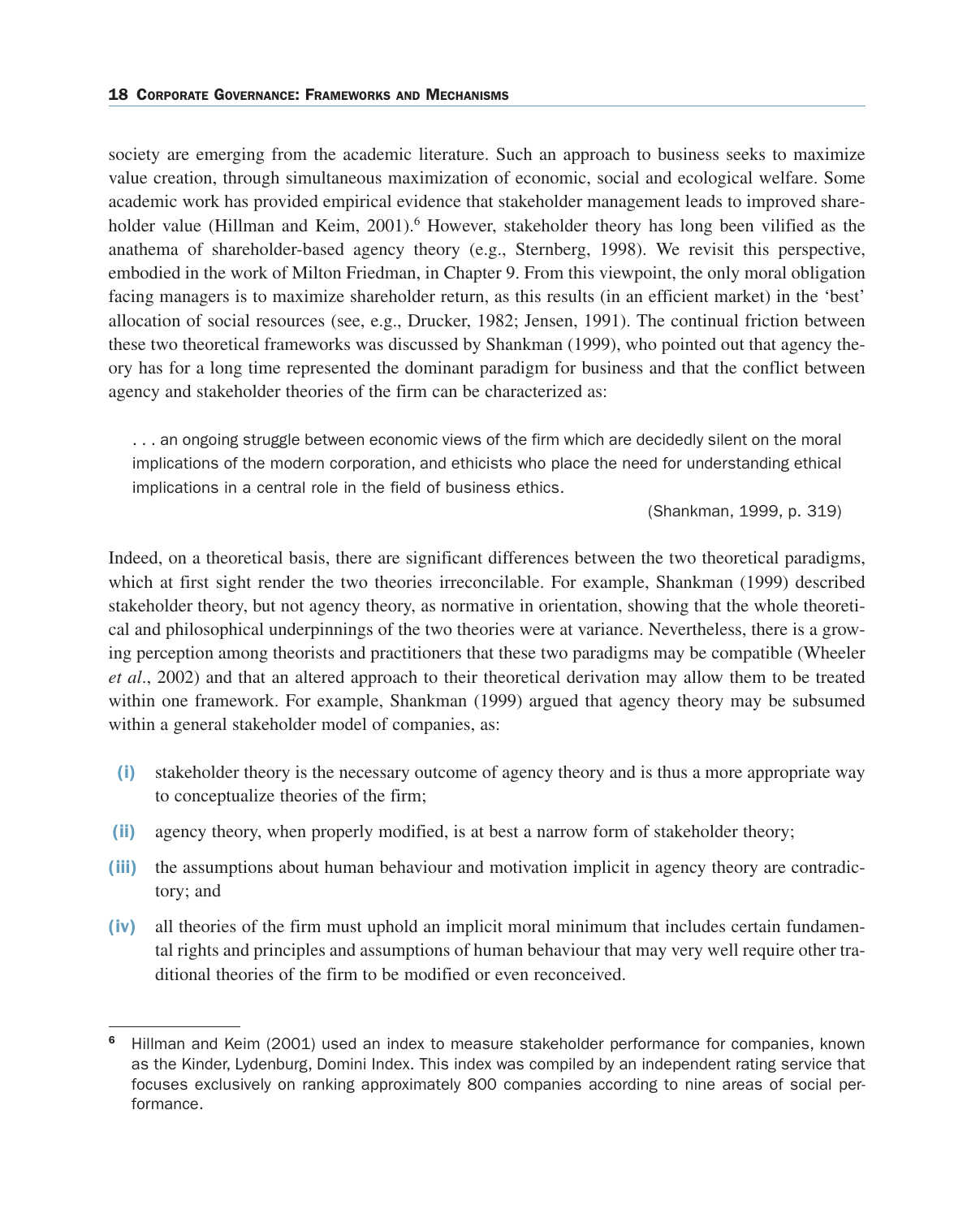Similarities between the theoretical standpoints are evident on close examination. For example, it is the manager group of stakeholders who are in a position of ultimate control, as they have decision-making powers allowing them to allocate the company's resources in a manner most consistent with the claims of other stakeholder groups (Hill and Jones, 1992). This means that it is company management who are ultimately responsible for satisfying stakeholders' needs and expectations. Using agency theory terminology, given their unique position of responsibility and accountability, managers' interests need to be aligned not only with shareholders' interests but also with the interests of all other stakeholder groups. As stated in Hill and Jones (1992):

. . . there is a parallel between the general class of stakeholder–agent relationships and the principal–agent relationships articulated by agency theory. Both stakeholder–agent and principal–agent relationships involve an implicit or explicit contract, the purpose of which is to try and reconcile divergent interests. In addition, both relationships are policed by governance structure.

(Hill and Jones, 1992, p. 134)

Balancing the needs and interests of different stakeholder groups is notoriously difficult. This should not however be used as an excuse for making no effort to achieve such a balance. Hill and Jones (1992) also pointed out that many of the concepts and language of agency theory could be applied equally well to stakeholder–agency relationships. Overall, they argued that principal–agent relationships, as defined by agency theory, could be viewed as a subset of the more general class of stakeholder–agent relationships. Indeed, in developing 'stakeholder–agency theory' they sought to develop a modification of agency theory aimed at accommodating theories of power arising from a stakeholder perspective. They argued that stakeholder-derived and agency theory perspectives on organizational phenomena, which have been viewed as mutually exclusive interpretations, may indeed be interpreted in one model, by making a series of assumptions about market efficiency.

The moral discourse for company management implied by agency theory and stakeholder theory is vastly different. As Quinn and Jones (1995) explained, adopting one perspective (that of agency) leads to a discourse based on self-interest, whereas adoption of the other leads to a discourse of 'duty' and social responsibility. Unless these two perspectives can be merged in some way, the managerial discourse cannot be expected to combine fully the extremes of profit-seeking self-interest and moral responsibility to society.

As discussed above, the only realistic compromise solution to this problem is to adopt the business case, rather than the pure ethics case. The business case for managers to adopt a stakeholder-oriented approach is based on the notion that 'good ethics' is 'good business', and that employing ethics as a strategic management tool increases the present value of the firm (Blanchard and Peale, 1988; Kotter and Heskett, 1992; Quinn and Jones, 1995). This is, according to Quinn and Jones (1995), an example of 'instrumental ethics' whereby managers choose an approach of corporate social responsibility in order to maximize shareholder wealth. As argued earlier, this is really the only approach to ethics that makes sense in the modern world, given the extant legal and regulatory environment confronting businesses. Unless corporate social responsibility and accountability enhance shareholder wealth, neither company management nor large institutional investors, nor small-scale shareholders would ever endorse it as a realistic approach to corporate activity. It is more realistic to accept that ethics have to be profitable in order to be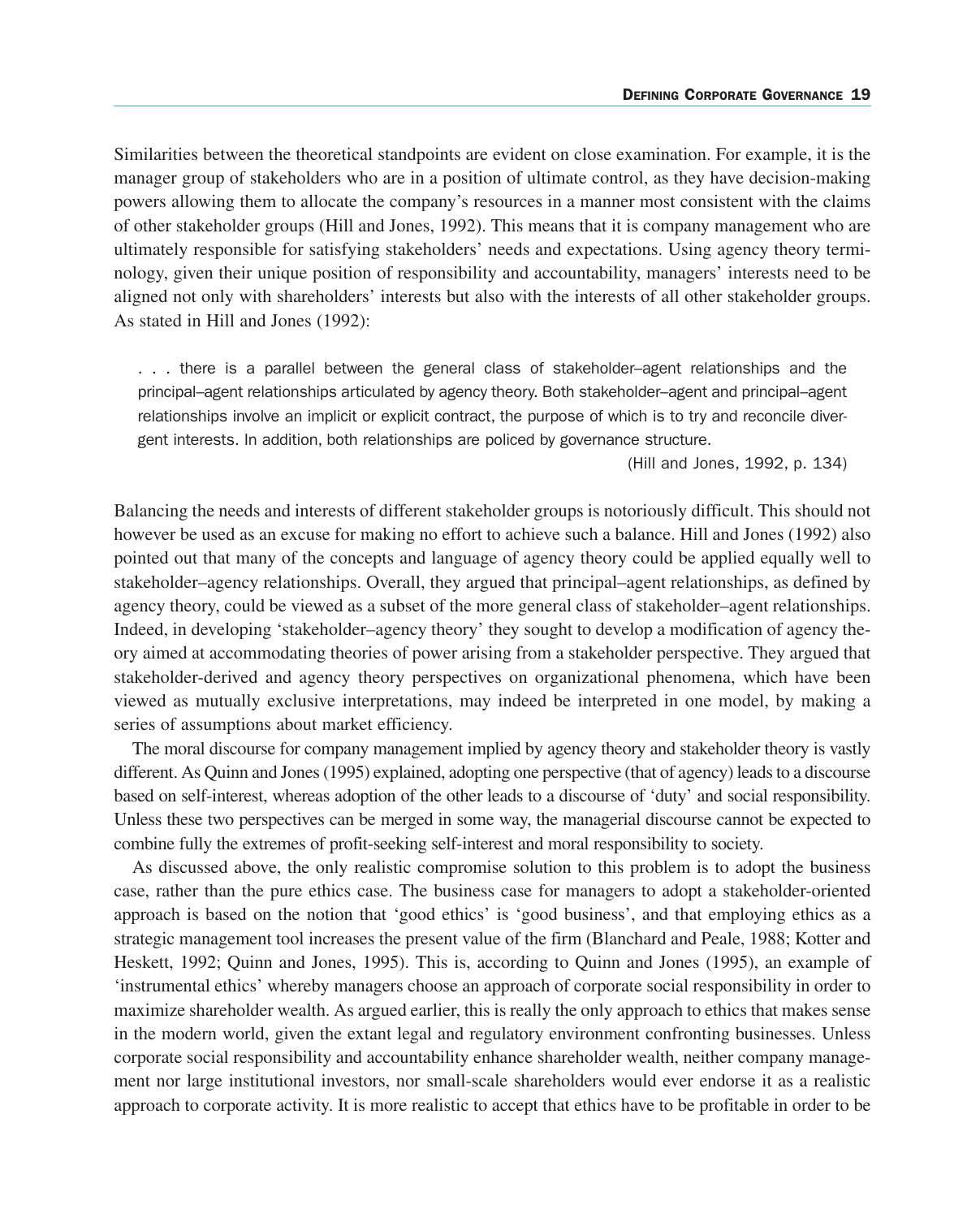acceptable to businesses. But why should this not be the case? People are generally ethical, therefore ethical behaviour should be rewarded in a free market and unethical behaviour punished in an Adam Smith environment (see, e.g., Boatright, 1999).<sup>7</sup> This was certainly the case with Enron when managerial, unethical behaviour became public knowledge, as we can see from the case study in Chapter  $2<sup>8</sup>$ 

It seems increasingly likely that creating value for stakeholders by businesses focusing attention on maximizing value for local communities, employees and environmental impacts (to name but a few) may be synonymous with creating financial value for shareholders. Ignoring the needs of stakeholders can lead to lower financial performance and even corporate failure. Corporate social, ethical and environmental performance is being viewed increasingly by investors as an indicator of management quality and a proxy for performance in other areas of the business. A company that is well managed is likely to have a good environmental management system and high levels of stakeholder dialogue and engagement. Indeed, the efforts made by many companies to increase the quality and quantity of cross-stakeholder dialogue are impressive. Camelot plc is a salient example of a company attempting to demonstrate an eagerness to embrace stakeholder dialogue and active engagement with diverse stakeholder groups (see Illustration 9.4 for a full discussion of this company's approach to stakeholders). However, this may be due to the company's heightened vulnerability in the area of ethics, given its core business of gambling. Nevertheless, any company with bad stakeholder relations could be characterized by poor management and consequently poor financial performance. This is one scenario – and one that is being accepted more widely in practice. There is, however, a large element of scepticism concerning the genuine improvements in stakeholder accountability arising from the increase in dialogue, as we see from the discussion in Chapter 9 (e.g., Owen *et al*., 2001).

An essential aspect of this debate is the extent to which satisfying the needs of a divergent group of stakeholders can also lead to satisfaction of the ultimate objective of shareholder wealth maximization. Part III of this book attempts to demonstrate that in the long term there is little inconsistency between the ultimate objective of agency theory and the practice of a stakeholder approach. It is only by taking account of stakeholder as well as shareholder interests that companies can achieve long-term profit maximization and, ultimately, shareholder wealth maximization. This belief is principally based on a growing body of literature and empirical evidence that suggests that corporate accountability which takes into account a broad range of social, ethical and environmental factors is conducive to financial performance. This text attempts to show that businesses can be ethical and profitable, by considering the growing wealth of literature endorsing a positive relationship between corporate social responsibility and corporate financial performance.

<sup>7</sup> Boatright (1999) explains that Adam Smith's invisible hand may, in an ethical environment, distribute wealth to socially responsible, ethical companies and distribute wealth away from unethical companies, through the free-market mechanism.

<sup>&</sup>lt;sup>8</sup> There are, however, problems with the instrumental ethics case, or business case, for corporate social responsibility, as it is difficult to see how a company is being truly 'moral' if it is only pursuing ethicality for reasons of self-interest. See Quinn and Jones (1995) for an in-depth discussion of this dilemma. For example, they comment that, 'Discussions about stock price movements, instrumental ethics, and shareholder wealth maximization obscure the true moral argument' (p. 28). They also make the point that ethics is 'hard to fake'.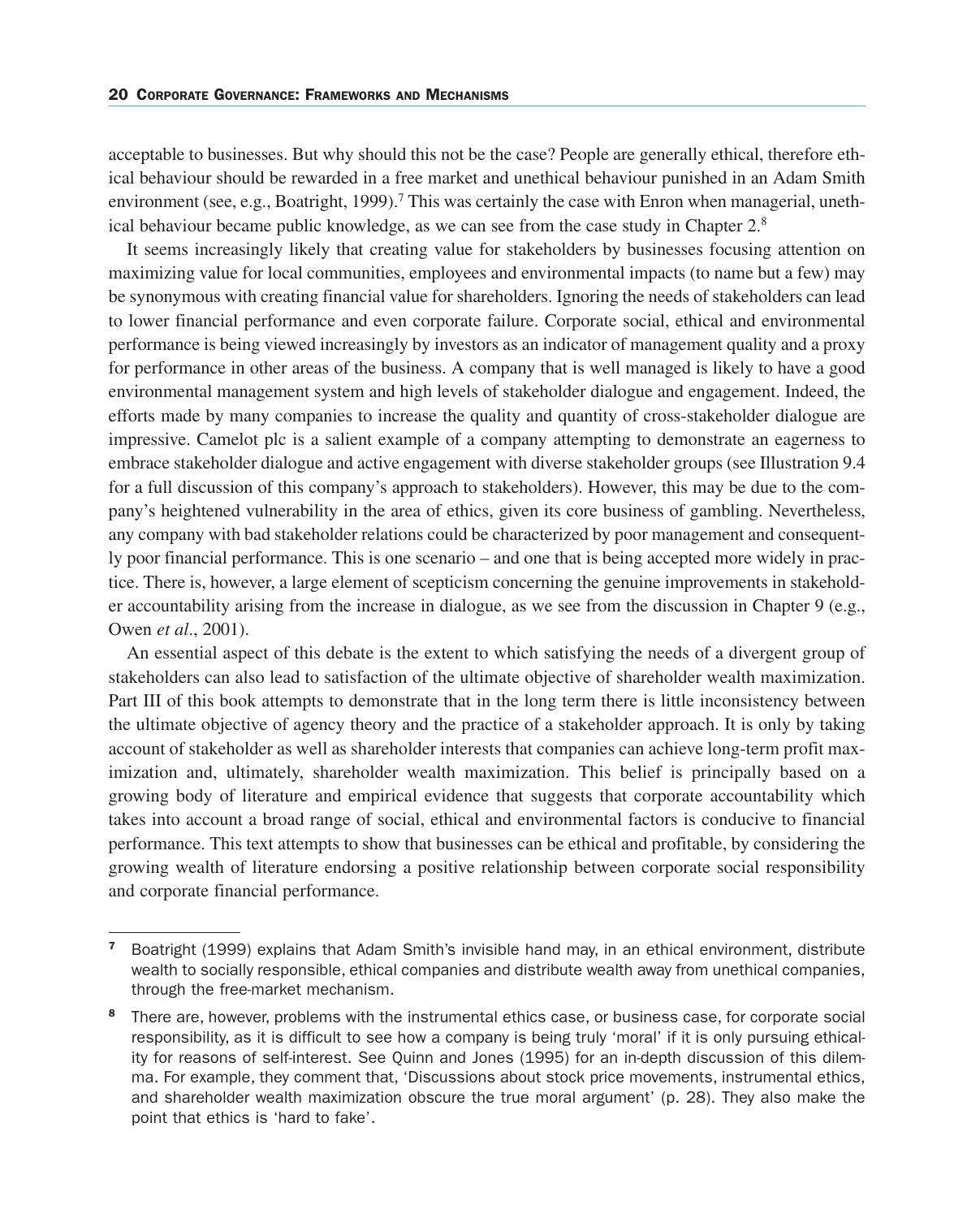## The evolving framework of corporate governance

As we can see from the above discussion, the history of corporate governance has to a large extent involved an ongoing power struggle between the proponents of a narrow, shareholder-oriented approach to corporate governance and a broader, stakeholder-oriented approach. It is my view that the stakeholderoriented, or at least the 'enlightened shareholder' view seems to be winning this battle. Certainly, in the UK this would seem to be the case, although what people aspire to and how they actually behave in practice are not always consistent, as is apparent from the current financial crisis. The UK Companies Act 2006, and its revisions, which came into effect in October 2007 have placed an emphasis on greater stakeholder accountability by companies. There have been disappointments along the way, with efforts made during the lengthy company law review process of consultation perhaps falling short of their initial intentions (as we see in later chapters), but the overall result has been a shift of emphasis away from a purely shareholder view of accountability to a far broader concept of corporate governance. Company directors are now required by law to consider long-term consequences of their decisions, their employees' interests, their relationships with suppliers and customers, the impact of their activities on the environment and local communities. This means that for the first time in history, company directors are being forced, by law, to consider non-shareholding groups. Despite all the rhetoric on stakeholder accountability which has begun to emanate from corporate disclosures, in the form of sustainability reporting and other communications (which will be dealt with in detail in Part III of this book), the current collapse of banks worldwide seems to be connected in some way to a lack of corporate 'responsibility' to non-shareholding stakeholders. The current public sentiment in the UK and elsewhere around the world is one of amazement and disillusionment at the behaviour of senior bank board members. Bank after bank revealed immense debts and losses arising from bad risk management practices, excessive risk-taking, apparent greed in terms of excessive remuneration and bonuses, and a lack of consideration for the banks' stakeholders.

The gravity of the credit crunch, the banking crisis and its repercussions, which are taking hold of the world's economy, is causing academics and practitioners to re-evaluate their perceptions and definitions of corporate governance. The recent framework for corporate governance and risk management developed by the ACCA in the UK does, in my view, represent a stakeholder-oriented approach to corporate governance which paints a definition of corporate governance 'fit for purpose' in the current global environment of uncertainty and financial strain. Although the framework does not represent a formal code of practice, and is therefore not equivalent in potency to the Combined Code, the ACCA represents an important and influential organization, directing accounting and finance in the City of London and, through its global reach, around the world. The main tenets of this framework orbit around a stakeholder-led perspective. The ACCA (2008) state that there are three complementary purposes of corporate governance, namely:

- (i) to ensure the board, as representatives of the organization's owners, protects resources and allocates them to make planned progress towards the organization's defined purpose;
- (ii) to ensure those governing and managing an organization account appropriately to its stakeholders; and
- (iii) to ensure shareholders and, where appropriate, other stakeholders can and do hold boards to account.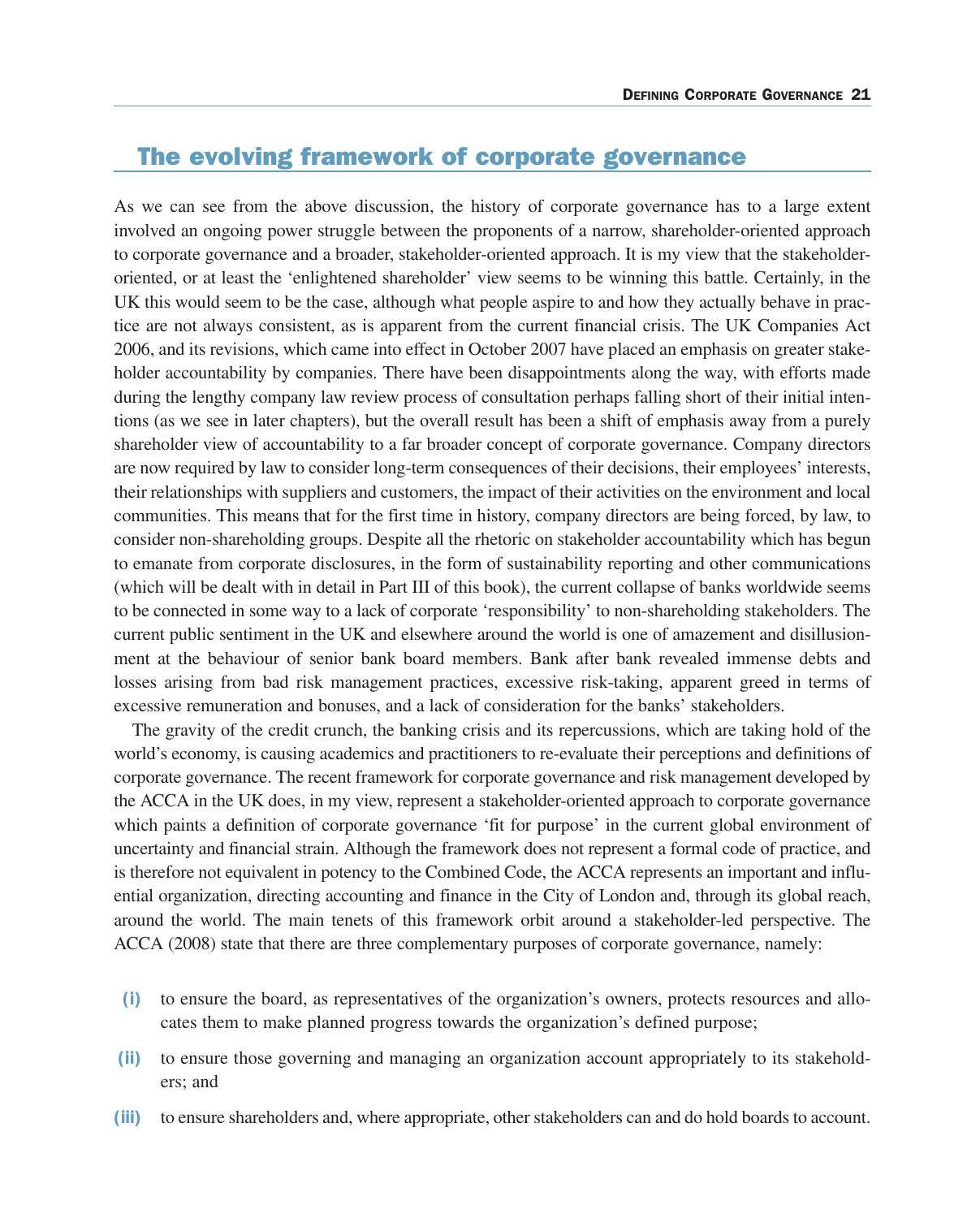As a working definition of corporate governance for the current environment, the ACCA's framework has, in my view, captured the current climate, spirit and meaning of corporate governance aptly. Not only does their definition focus on companies' stakeholder accountability, but it also spells out the need for shareholders and stakeholders not to remain passive recipients of accountability but to demand it actively from companies. This approach places responsibility for good governance in the hands of all parties, not just the companies and their boards of directors. The framework produced by the ACCA is summarized in Illustration 1.1 below. As we can see from this framework, the ACCA emphasize the centrality of risk and risk management to corporate governance. As we shall see in later chapters, although previous policy documents and codes of practice have introduced risk management into the corporate governance agenda (via the Turnbull Report, 1998, 2005 and the Smith Report, 2003, 2008), mechanisms relating to risk management have taken a relatively backseat role, with the primary emphasis placed on board composition and conduct. The current global credit and financial crisis have forced risk and risk management issues to the forefront of corporate governance, and the ACCA framework responds to this change in timbre. Further, the recent Turner Review (2009) (and accompanying Code of Practice) and the Walker Review (2009) have insisted on improvements in remuneration structures such that excessive risk-taking is not encouraged.

### Illustration 1.1

## ACCA Corporate Governance and Risk Management Principles (2008)

The principles set out below are matters that ACCA believes are fundamental to all systems of corporate governance that aspire to being the benchmark of good practice. They are intended to be relevant to all sectors globally and to any organization having a significant degree of separation between ownership and control. Many of these principles are also relevant to organizations where ownership and control lie with the same people.

- 1. Boards, shareholders and stakeholders share a common understanding of the purpose and scope of corporate governance
- 2. Boards lead by example
- 3. Boards appropriately empower executive management and committees
- 4. Boards ensure their strategy actively considers both risk and reward over time
- 5. Boards are balanced
- 6. Executive remuneration promotes organizational performance and is transparent
- 7. The organization's risk management and control is objectively challenged, independently of line management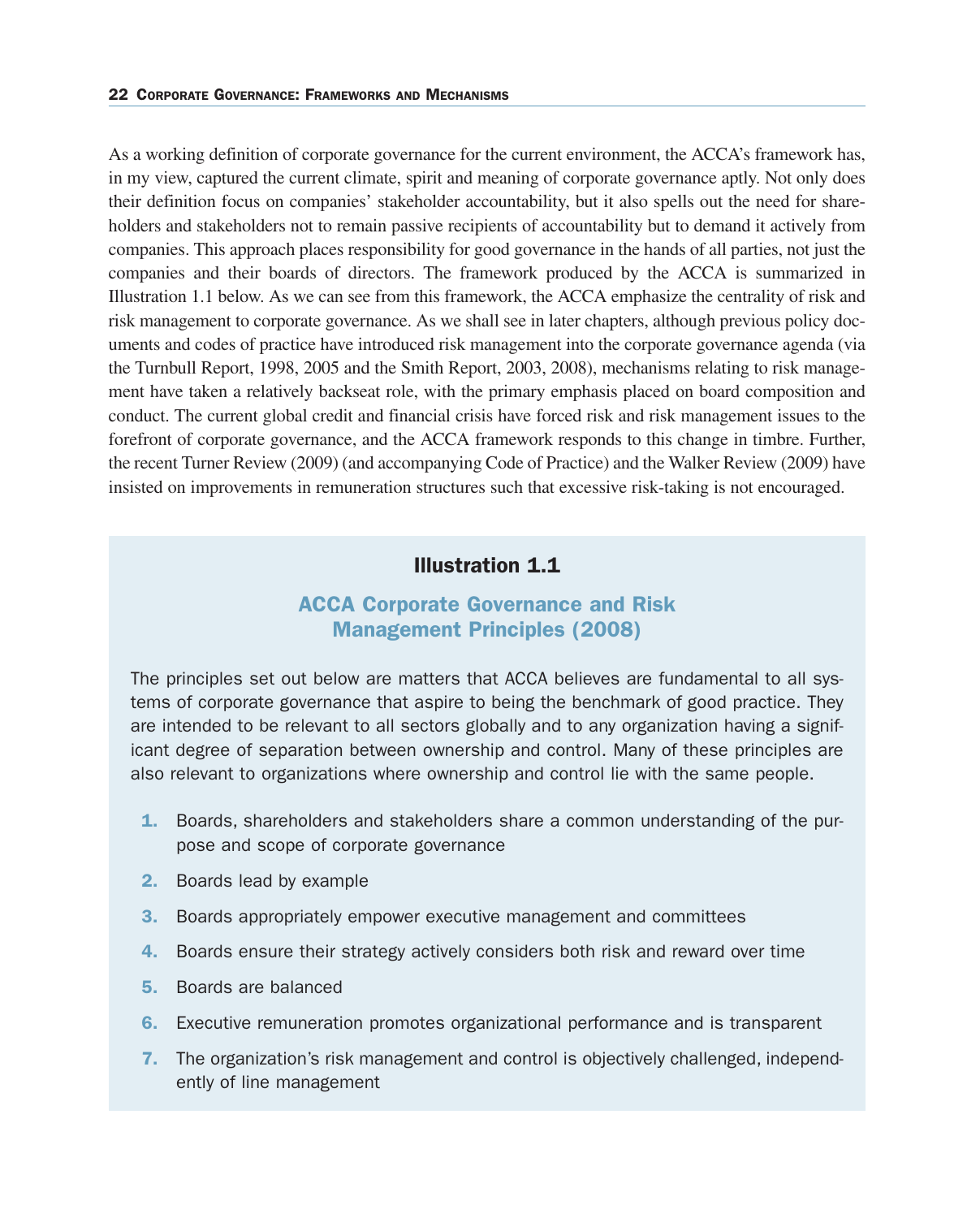- 8. Boards account to shareholders and, where appropriate, other stakeholders for their stewardship
- 9. Shareholders and other significant stakeholders hold boards to account
- 10. Corporate governance evolves and improves over time

The ACCA (2008) framework elaborates on each of these principles and in this elaboration there are some new angles on the traditional view of corporate governance. One of the most significant changes in approach is a focus on ethics and the need for boards to attend to the 'ethical health' of their organizations. We return to discussing this new emphasis in Chapter 4.

Other professional bodies have also focused attention on developing guidelines and frameworks for good corporate governance practice. The Institute of Chartered Secretaries and Administrators (ICSA) have produced detailed guidelines for company secretaries, who regularly assume direct responsibility for corporate governance policy and for the corporate governance agenda within their organizations. ICSA therefore have a crucial role to play in ensuring that company secretaries are imbued with good corporate governance from the outset. The outcome of the Turner and Walker Reviews (2009) has consisted of in-depth recommendations which reflect to a large extent the content and orientation of the ACCA framework for corporate governance, discussed earlier.

# Academic research: the frontiers of corporate governance research

A review of academic research in corporate governance was published in a special issue of the *Accounting, Auditing and Accountability Journal*. Figure 1.1, taken from this issue (Brennan and Solomon, 2008), attempts to summarize the extant accounting and finance corporate governance literature by developing a framework to show the different aspects of research in this area. The framework is also intended to act as a road map for future researchers to navigate their way through the existing literature and develop new ways of addressing the subject, along the frontiers of research. The framework shows that corporate governance research in its infancy focused on a shareholder-centric approach, with narrow, econometric-based methodological approaches. As the discipline is maturing, research is broadening substantially, adopting different methodological approaches (such as qualitative research methods), addressing governance issues in different sectors, across different time horizons, and taking account of a larger number of stakeholder groups and their needs. It is the accountability aspects of corporate governance which have evolved dramatically in recent years, with the expectations for corporate accountability being transformed and extended. In this text, I intend to reflect the dimensions of this framework, by summarizing the academic research in corporate governance, at the same time showing how the agenda for corporate governance, both in the academic research community and in the practitioners' sphere, is evolving and broadening.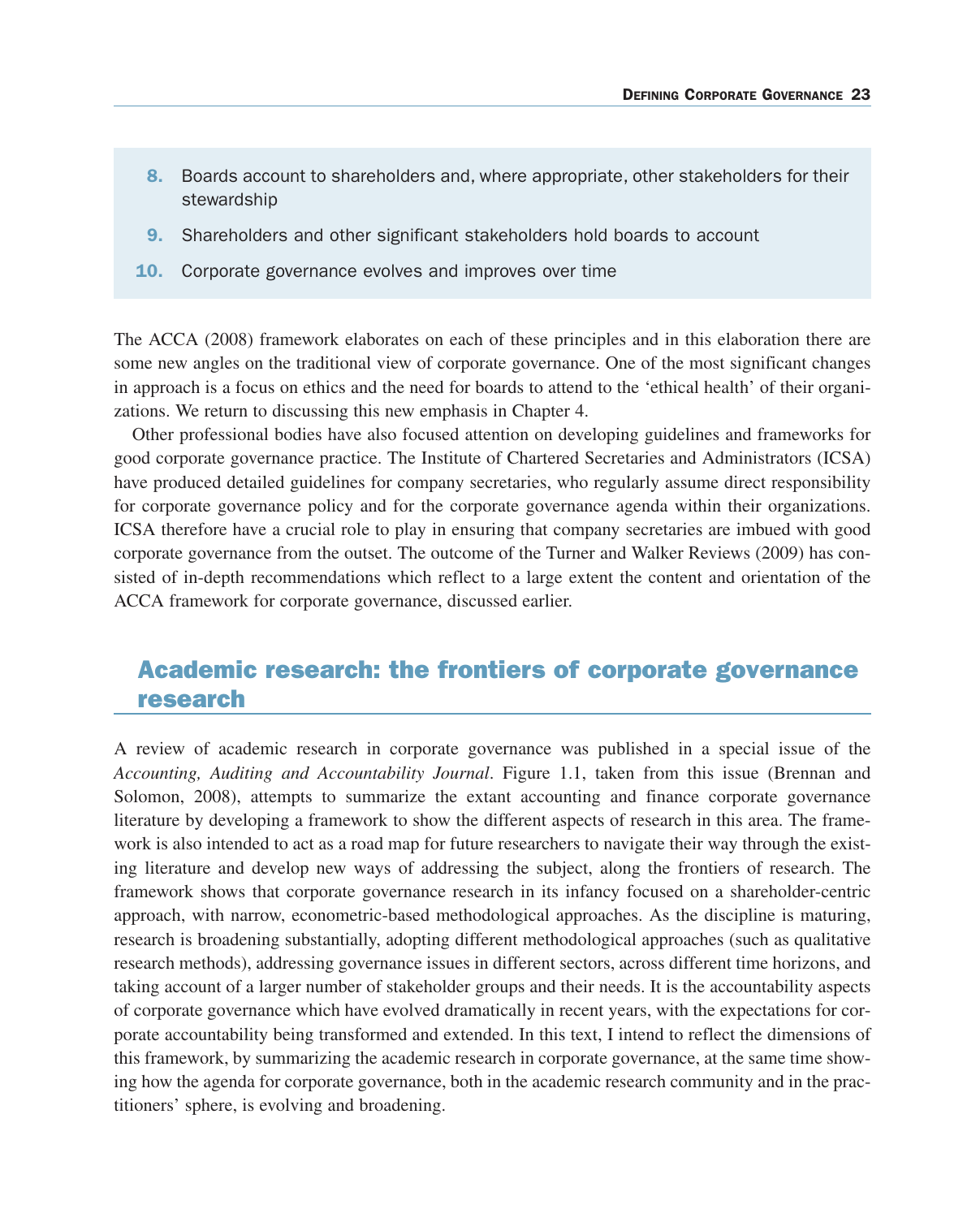

# Figure 1.1 Figure 1.1

Source: Brennan and Solomon (2008). Reproduced with permission *Source:* Brennan and Solomon (2008). Reproduced with permission